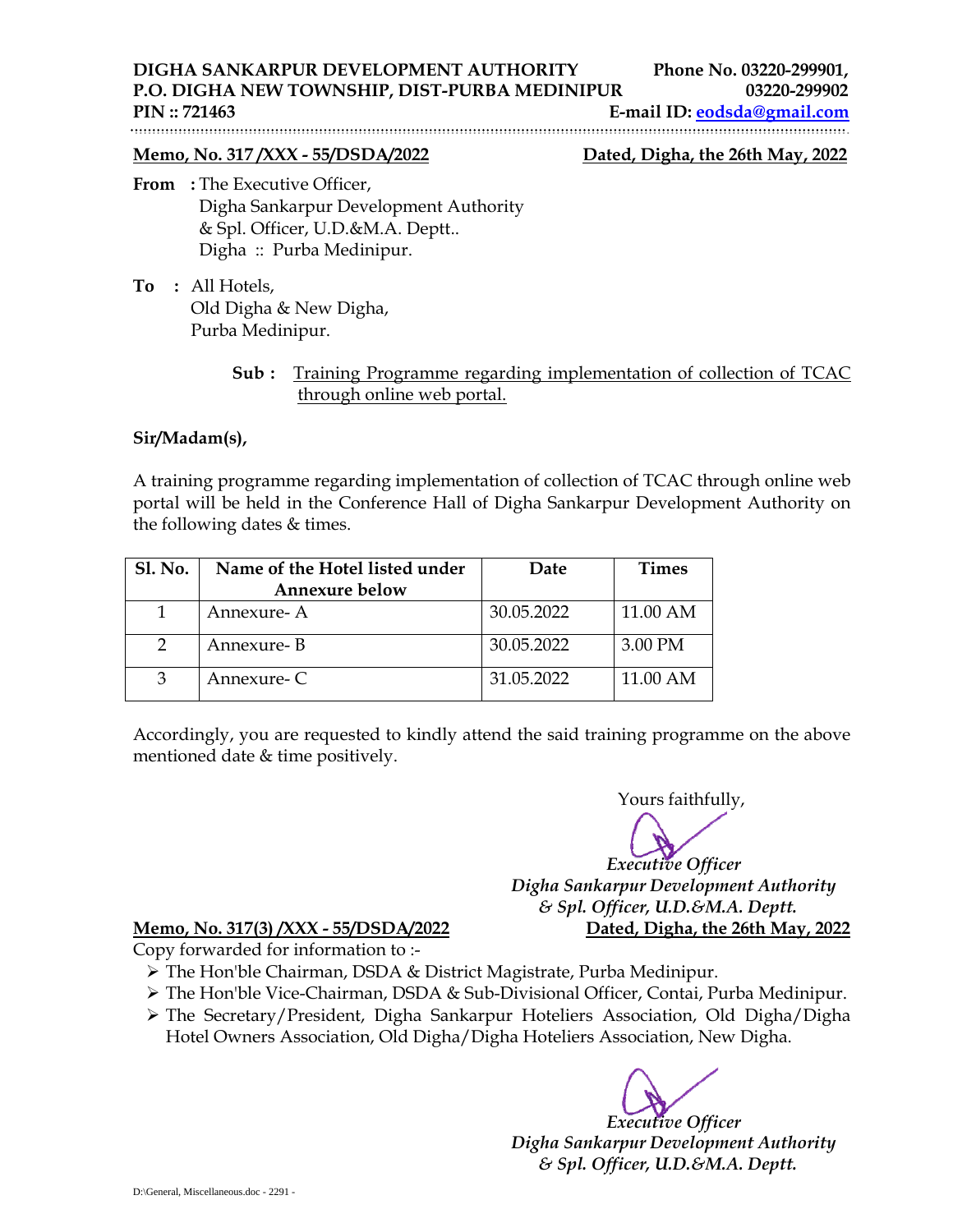|                | Annexure - A                   |                                                  |  |
|----------------|--------------------------------|--------------------------------------------------|--|
| Hotel          | <b>Hotel Name</b>              | <b>Hotel Address</b>                             |  |
| Name           |                                |                                                  |  |
| $\mathbf{1}$   | 3-ICONS                        | PLOT NO. 321/485, N2 SECTOR, NEW DIGHA, PS-      |  |
|                |                                | Digha                                            |  |
| $\overline{2}$ | A.M. RESIDENCY                 | N2 SCETOR, NEW DIGHA, PS-Digha                   |  |
| 3              | <b>AAHBAN HOTEL</b>            | N2 SECTOR, NEW DIGHA, PURBA MEDINIPUR,           |  |
|                |                                | PS-Digha                                         |  |
| $\overline{4}$ | <b>AASTHA</b>                  | PLOT NO. 65/404, N2 SECTOR, NEW DIGHA, PS-       |  |
|                |                                | Digha                                            |  |
| 5              | <b>ABASAR MPS GUEST HOUSE</b>  | N2 SECTOR, NEW DIGHA, PS-Digha                   |  |
| 6              | <b>ABHISHEK INN</b>            | N2 SECTOR, NEW DIGHA, PS-Digha                   |  |
| $\overline{7}$ | <b>ABHYAGEMA HOTEL</b>         | B1 SECTOR, NEW DIGHA, PURBA MEDINIPUR,           |  |
|                |                                | PS-Digha                                         |  |
| 8              | <b>ADITI RECEDENCY</b>         | N2 SECTOR, NEW DIGHA, PURBA MEDINIPUR,           |  |
|                |                                | PS-Digha                                         |  |
| 9              | <b>AHANA HOTEL</b>             | 10, ECONOMY HOTEL SECTOR, DIGHA NTS, PS-         |  |
|                |                                | Digha                                            |  |
| 10             | <b>BENGAL</b><br><b>ALL</b>    | TEACHER P-7, HOLIDAY HOME SECTOR, NEW DIGHA, PS- |  |
|                | <b>ASSOCIATION</b>             | Digha                                            |  |
| 11             | <b>ALPANA GUEST HOUSE</b>      | MINI HOLIDAY HOME SECTOR, NEW DIGHA,             |  |
|                |                                | PS-Digha                                         |  |
| 12             | <b>AMAL GUEST HOUSE</b>        | N2 SECTOR, NEW DIGHA, PS-Digha                   |  |
| 13             | <b>ANANTA ABAS GUEST HOUSE</b> | 86, N2 SECTOR, NEW DIGHA., PS-Digha              |  |
| 14             | <b>ANANTA GUEST HOUSE</b>      | N2 SECTOR, NEW DIGHA, PS-Digha                   |  |
| 15             | <b>ANCHAL GUEST HOUSE</b>      | N2 SECTOR, NEW DIGHA, PS-Digha                   |  |
| 16             | ANIRUDHA GUEST HOUSE           | N2 SECTOR, NEW DIGHA, PS-Digha                   |  |
| 17             | ANJALI (I)                     | N2 SECTOR, NEW DIGHA, PS-Digha                   |  |
| 18             | ANJALI (II)                    | N2 SECTOR, NEW DIGHA, PS-Digha                   |  |
| 19             | <b>ANJALI INN</b>              | N2 SECTOR, NEW DIGHA, PS-Digha                   |  |
| 20             | <b>ANNAPURNA GUEST HOUSE</b>   | N2 SCETOR, NEW DIGHA, PS-Digha                   |  |
| 21             | <b>ANNAPURNA PLAZA</b>         | N2 SECTOR, NEW DIGHA, PS-Digha                   |  |
| 22             | APNA SARKAR BHWBAN             | N2 SECTOR, NEW DIGHA, PS-Digha                   |  |
| 23             | ARADHYA HOLIDAY INN            | N2 SECTOR, 342, PS-Digha                         |  |
| 24             | <b>ARGHYA REDENCEY</b>         | N2 SECTOR, DIGHA NTS, PURBA MEDINIPUR, PS        |  |
|                |                                | -Digha                                           |  |
| 25             | <b>ARUSH</b>                   | N2 SECTOR, NEW DIGHA, PS-Digha                   |  |
| 26             | <b>ASHA INTERNATIONAL</b>      | PLOT NO.-71, SECTOR MINIHOLIDAY HOME,            |  |
|                |                                | NEW DIGHA, PS-Digha                              |  |
| 27             | <b>ASHALATA GUEST HOUSE</b>    | N2 SECTOR, NEW DIGHA, PURBA MEDINIPUR,           |  |
|                |                                | PS-Digha                                         |  |
| 28             | <b>AVIANI</b>                  | N2 SECTOR, NEW DIGHA, PS-Digha                   |  |
| 29             | AYUSH INTERNATIONAL            | N2 SECTOR, NEW DIGHA, PS-Digha                   |  |
| 30             | <b>AYUSH INTERNATIONAL</b>     | PLOT NO.-69, N2 SECTOR, NEW DIGHA, 721463,       |  |
|                |                                | PS-Digha                                         |  |
| 31             | <b>BADASHA PALACE</b>          | 370, N2 SECTOR, NEW DIGHA, PURBA                 |  |
|                |                                | MEDINIPUR, PS-Digha                              |  |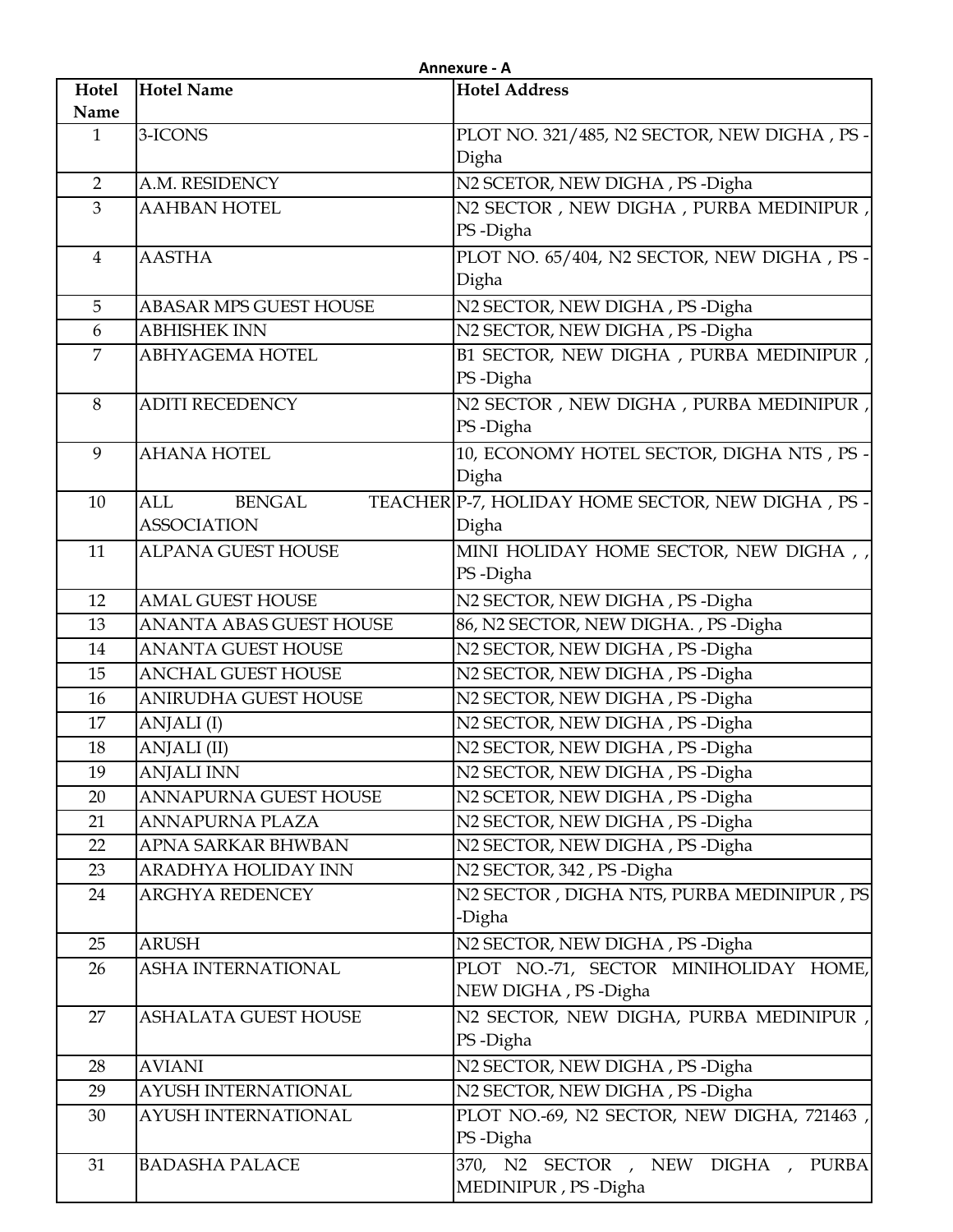| 32 | <b>BAGANBARI GUEST HOUSE</b> | N2 SECTOR, 344/508, PS -Digha              |
|----|------------------------------|--------------------------------------------|
| 33 | <b>BAISAKHI GUEST HOUSE</b>  | N2 SECTOE, NEW DIGHA, PS-Digha             |
| 34 | <b>BANAFUL GUEST HOUSE</b>   | 139, N2 SECTOR, DIGHA NTS, PURBA MEDINIPUR |
|    |                              | , PS-Digha                                 |
| 35 | <b>BANDHAN INN</b>           | N2 SECTOR, NEW DIGHA, PURBA MEDINIPUR,     |
|    |                              | PS-Digha                                   |
| 36 | <b>BASANTI VILLA-1</b>       | PLOT NO. 335, N2 SECTOR, NEW DIGHA, PS -   |
|    |                              | Digha                                      |
| 37 | <b>BASANTI VILLA-2</b>       | PLOT NO. 335, N2 SECTOR, NEW DIGHA, PS -   |
|    |                              | Digha                                      |
| 38 | <b>BASUMATI HOLIDAY HOME</b> | MINI HOLIDAY HOME SECTOR, NEW DIGHA, PS    |
|    |                              | Digha                                      |
| 39 | <b>BEACH POINT</b>           | N2 SCETOR, NEW DIGHA, PS-Digha             |
| 40 | <b>BEACH VIEW</b>            | PLOT NO. 66, MINI HOLIDAY HOME SECTOR,     |
|    |                              | NEW DIGHA, PS-Digha                        |
| 41 | BIG BOSS HOTEL AND RESTURANT | ECONOMY HOTEL SECTOR, DIGHA NTS,, PS -     |
|    |                              | Digha                                      |
| 42 | <b>BIJAY BHAVAN</b>          | MINI HOLIDAY HOME SECTOR, NEW DIGHA, 11,   |
|    |                              | PS-Digha                                   |
| 43 | <b>BIPASHA GUEST HOUSE</b>   | MINI HOLIDAY HOME SECTOR, NEW DIGHA,       |
|    |                              | PS-Digha                                   |
| 44 | <b>BLUE DAIMOND</b>          | HOLIDAY HOME SECTOR, NEW DIGHA, PS -       |
|    |                              | Digha                                      |
| 45 | <b>BLUE SKY GUET HOUSE</b>   | N2 SECTOR, NEW DIGHA, PS-Digha             |
| 46 | <b>BLUE WEADCS</b>           | N2 SCETOR, NEW DIGHA, PS-Digha             |
| 47 | <b>CHUTI HOLIDAY HOME</b>    | N2 SECTOR, NEW DIGHA, PS-Digha             |
| 48 | COASTIRICA GUEST HOUSE       | N2 SECTOR, NEW DIGHA, PS-Digha             |
| 49 | <b>COMFORT GUEST HOUSE</b>   | JATIMATI, NEW DIGHA, PURBA MEDINIPUR, PS - |
|    |                              | Digha                                      |
| 50 | <b>COZY INN</b>              | HOLIDAY HOME SECTOR, NEW DIGHA, PS -       |
|    |                              | Digha                                      |
| 51 | <b>COZY INN</b>              | N2 SECTOR, NEW DIGHA, PURBA MEDINIPUR,     |
|    |                              | 92/444, PS -Digha                          |
| 52 | <b>CROWN OF DIGHA</b>        | N2 SECTOR, NEW DIGHA, PS-Digha             |
| 53 | CYGNETT INN SEA VIEW         | PLOT NO-06, B1 SECTOR, NEW DIGHA, PS-Digha |
|    |                              |                                            |
| 54 | D.D. PALACE                  | GADADHARPUR, DIGHA , PURBA MEDINIPUR ,     |
|    |                              | PS-Digha                                   |
| 55 | D.D.PALACE                   | GADADHARPUR, DIGHA, PURBA MEDINIPUR,       |
|    |                              | PS-Digha                                   |
| 56 | DAY NIGHT                    | MINI HOLIDAY HOME SECTOR, NEW DIGHA,       |
|    |                              | PS-Digha                                   |
| 57 | DEVA PRABHA HOTEL            | N2 SCETOR, NEW DIGHA, PS-Digha             |
| 58 | DIGHA PARJATAK ABASH         | MINI HOLIDAY HOME SECTOR, NEW DIGHA, PS    |
|    |                              | Digha                                      |
| 59 | DIGHASHREE GUEST HOUSE       | 61/401, N2 SECTOR, DIGHA NTS, PS-Digha     |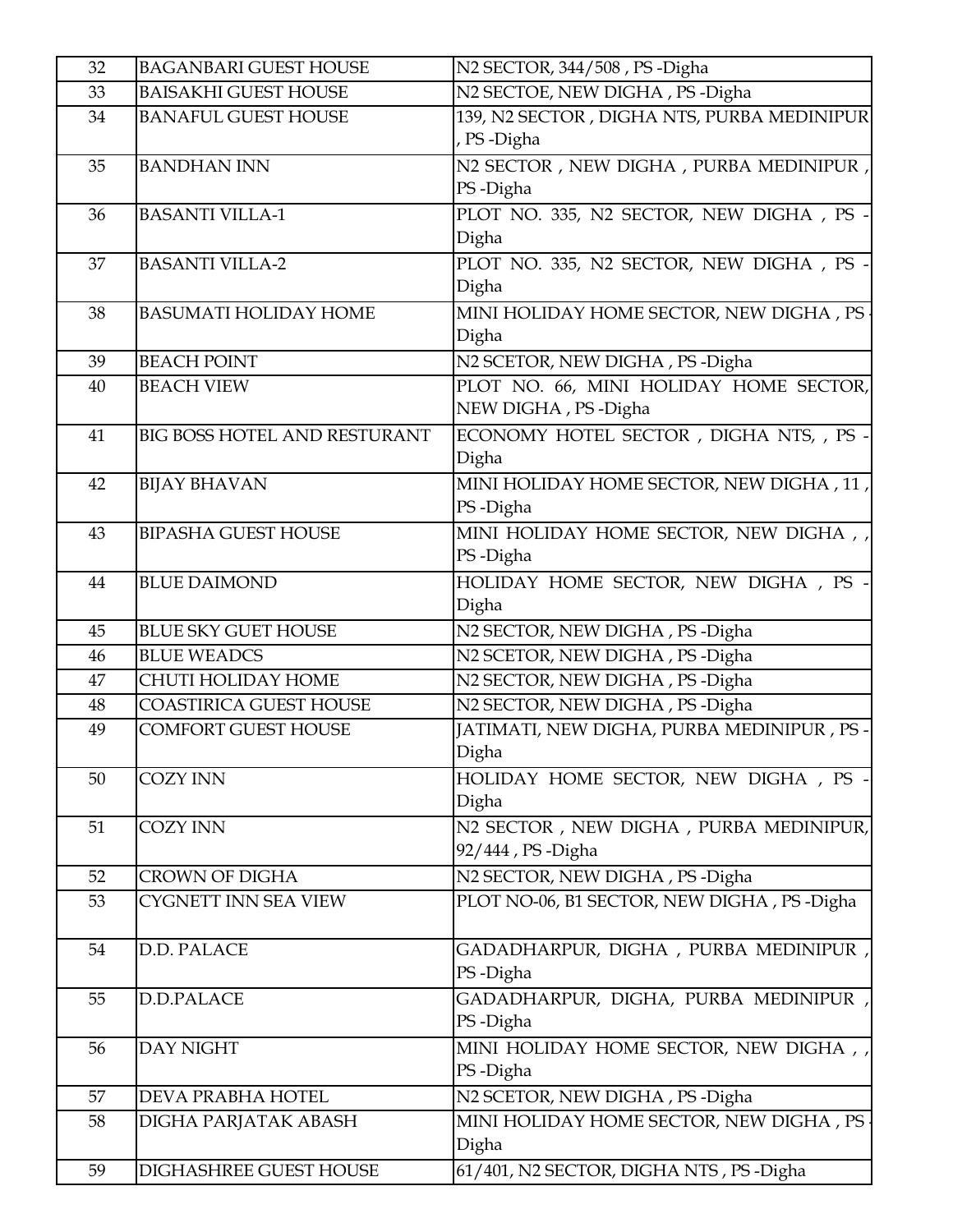| 60 | <b>DIPIKA GUEST HOUSE</b>         | N2 SECTOR, DIGHA NTS, PURBA MEDINIPUR, PS                        |
|----|-----------------------------------|------------------------------------------------------------------|
|    |                                   | -Digha                                                           |
| 61 | DREAM LAND GUEST HOUSE            | HOLIDAY HOME SETOR, NEW DIGHA, PS-Digha                          |
| 62 | DURGA / GANESH BHABAN             | N2 SECTOR, NEW DIGHA, PURBA MEDINIPUR,<br>PS-Digha               |
| 63 | <b>DVC</b>                        | MINI HOLIDAY HOME SECTOR, NEW DIGHA, PS<br>Digha                 |
| 64 | <b>ECHHE ABAS</b>                 | N2 SECTOR, DIGHA NTS, PURBA MEDINIPUR, PS<br>-Digha              |
| 65 | <b>EMARALD INN</b>                | N2 SECTOR, NEW DIGHA, PS-Digha                                   |
| 66 | <b>ESHAN GUEST HOUSE</b>          | N2 SECTOR, NEW DIGHA, PURBA MEDINIPUR,<br>PS-Digha               |
| 67 | <b>EXOTICA GUEST HOUSE</b>        | PLOT NO.-331, N2 SECTOR, NEW DIGHA, PS -<br>Digha                |
| 68 | FOUR SQUARE HOLIDAYSZ             | PLOT NO. 79, N2 SECTOR, NEW DIGHA, PS-Digha                      |
| 69 | <b>FOUR SQUARE LITE</b>           | PLOT NO. 54, HOLIDAY HOME SECTOR, NEW<br>DIGHA, PS-Digha         |
| 70 | <b>FULER KUNRI</b>                | B1 SECTOR, NEW DIGHA, PURBA MEDINIPUR,<br>PS-Digha               |
| 71 | <b>GANGA ARATI</b>                | N2 SECTOR, NEW DIGHA, PS-Digha                                   |
| 72 | <b>GAUR GUEST HOUSE</b>           | N2 SECTOR, NEW DIGHA, PS-Digha                                   |
| 73 | <b>GEETO BITAN</b>                | N2 SECTOR, NEW DIGHA, PS-Digha                                   |
| 74 | <b>GOLDEN COST</b>                | N2 SECTOR, NEW DIGHA, PS-Digha                                   |
| 75 | <b>GOLDEN PEACOCK</b>             | PLOT NO. 78/424, N2 SECTOR, NEW DIGHA, PS -<br>Digha             |
| 76 | <b>GRAND 51 HOTEL</b>             | N2 SECTOR, NEW DIGHA, PS-Digha                                   |
| 77 | <b>GREAT INDIA HOTEL</b>          | N2 SECTOR, PS-Digha                                              |
| 78 | <b>GREEN PARK</b>                 | MINI HOLIDAY HOME SECTOR, NEW DIGHA, 15,<br>PS-Digha             |
| 79 | <b>GREEN PARK HOTEL</b>           | 15, MINI HOLIDAY HOME SECTOR, DIGHA NTS,<br>PS-Digha             |
| 80 | <b>GREENLAND INN</b>              | PLOT NO.-84, N2 SECETOR, NEW DIGHA, PS -<br>Digha                |
| 81 | <b>GUEST HOUSE SAMUDRA KANNYA</b> | 36, MINI HOLIDAY HOME SECTOR, DIGHA NTS,<br>PS-Digha             |
| 82 | <b>GURU KRIPA</b>                 | PLOT NO. 312, N2 SECTOR, NEW DIGHA, PS -<br>Digha                |
| 83 | <b>HARINI GUEST HOUSE</b>         | N2 SECTOR, NEW DIGHA, PS-Digha                                   |
| 84 | <b>HIGHLAND POINT</b>             | N2 SECTOR, NEW DIGHA, PS-Digha                                   |
| 85 | <b>HIMADRI GUEST HOUSE</b>        | MINI HOLIDAY HOME SECTOR, NEW DIGHA, 28,<br>PS-Digha             |
| 86 | HOTEL SANTINIKETAN                | 61, N2 SECTOR, NEW DIGHA,<br><b>PURBA</b><br>MEDINIPUR, PS-Digha |
| 87 | HOTEL ALPANA NIBAS                | N2 SECTOR, PS-Digha                                              |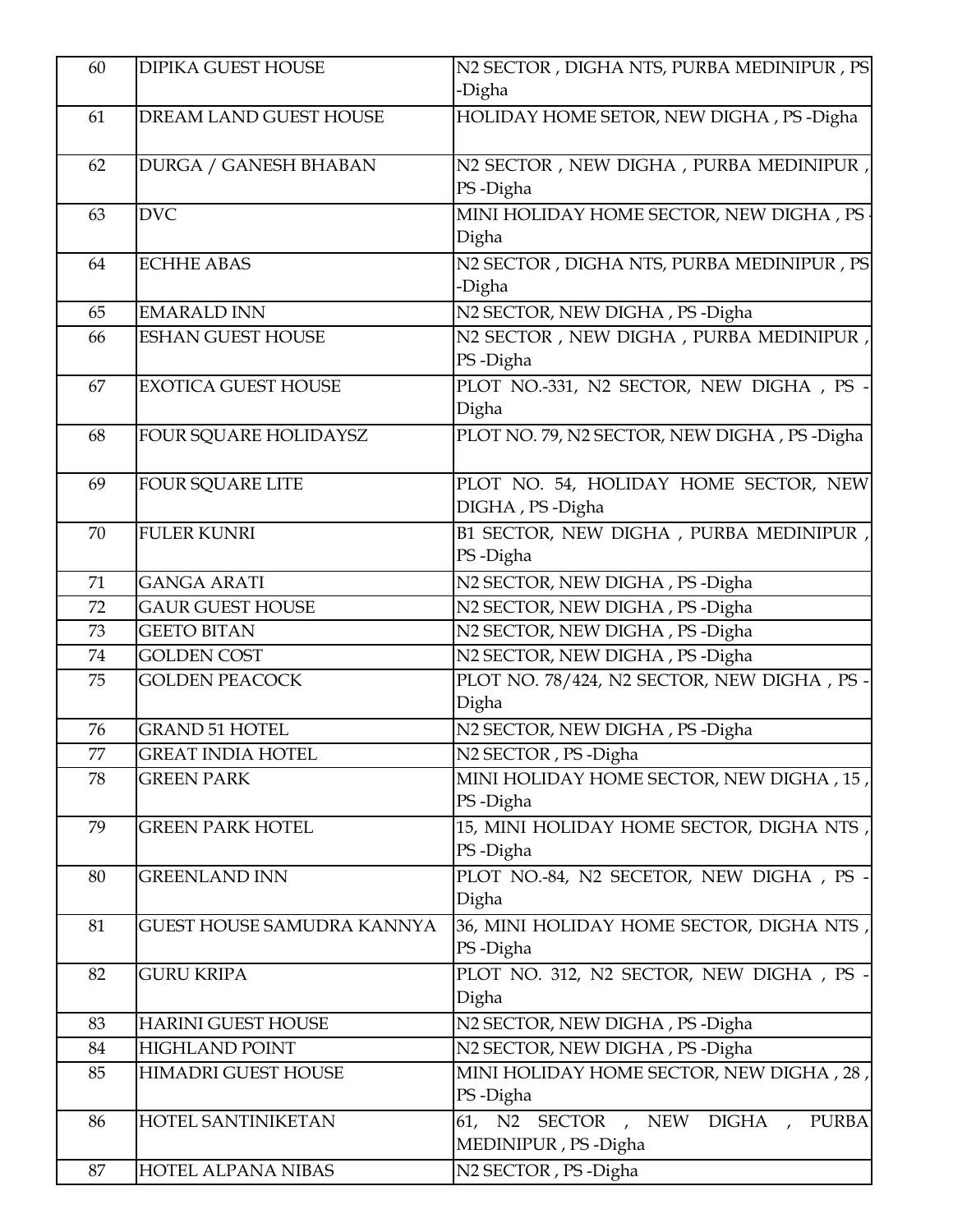| 88  | <b>HOTEL AMBALIKA</b>     | 19, ECONOMY HOTEL SECTOR, DIGHANTS, , PS -                        |
|-----|---------------------------|-------------------------------------------------------------------|
|     |                           | Digha                                                             |
| 89  | <b>HOTEL AMBALIKA</b>     | ECONOMY HOTEL SECTOR, NEW DIGHA, PURBA<br>MEDINIPUR, PS-Digha     |
| 90  | <b>HOTEL AMRITA</b>       | ECONOMY HOTEL , DIGHA NTS,<br><b>PURBA</b><br>MEDINIPUR, PS-Digha |
| 91  | HOTEL ANNAPURNA           | N2 SECTOR, NEW DIGHA, PS-Digha                                    |
| 92  | <b>HOTEL ASHA</b>         | PLOT NO.-37, MINI HOLIDAY HOME SECTOR,<br>NEW DIGHA, PS-Digha     |
| 93  | <b>HOTEL ATITHI</b>       | MINI HOLIDAY HOME SECTOR, NEW DIGHA, 50,<br>PS-Digha              |
| 94  | <b>HOTEL AVIPSHA</b>      | N2 SECTOR, NEW DIGHA, PURBA MEDINIPUR,<br>PS-Digha                |
| 95  | HOTEL BASANT PRIYA        | PLOT NO. 6, MINI HOLIDAY HOME SECTOR, NEW<br>DIGHA, PS-Digha      |
| 96  | <b>HOTEL BIDISHA</b>      | 22, ECONOMY HOTEL , DIGHA NTS, PURBA<br>MEDINIPUR, PS-Digha       |
| 97  | <b>HOTEL CASURINA</b>     | ECONOMY HOTEL SECTOR, DIGHA NTS, , PS -<br>Digha                  |
| 98  | HOTEL CHHUTIR BANSHI      | N2 SECTOR, NEW DIGHA, PS-Digha                                    |
| 99  | <b>HOTEL DALTIN</b>       | B1 SECTOR, NEW DIGHA, PURBA MEDINIPUR,<br>PS-Digha                |
| 100 | HOTEL DAYAL INTERNATIONAL | B1 SECTOR, NEW DIGHA, PURBA MEDINIPUR,<br>PS-Digha                |
| 101 | <b>HOTEL DEFFODIL</b>     | ECONOMY HOTEL , DIGHA NTS,<br><b>PURBA</b><br>MEDINIPUR, PS-Digha |
| 102 | <b>HOTEL DIGHA INN</b>    | 2ND FLOOR, DISHARI MARKET COMPLEX, OLD<br>DIGHA, PS-Digha         |
| 103 | HOTEL G.C. INTERNATIONAL  | PLOT NO. 04, BLOCK - B, SECTOR-B-1, NEW<br>DIGHA, PS-Digha        |
| 104 | <b>HOTEL GALAXY</b>       | N2 SECTOR, NEW DIGHA, PS-Digha                                    |
| 105 | HOTEL GC INTERNATIONAL    | B1 SECTOR, NEW DIGHA, PURBA MEDINIPUR,<br>PS-Digha                |
| 106 | HOTEL GITANJALI V.V.P.L   | DIGHA N.T.S, ECONOMY HOTEL SECTOR, 11, PS -<br>Digha              |
| 107 | <b>HOTEL GREEN NEW</b>    | N2 SECTOR, DIGHA NTS, PURBA MEDINIPUR, PS<br>-Digha               |
| 108 | <b>HOTEL HANS</b>         | N2 SECTOR, NEW DIGHA, PS-Digha                                    |
| 109 | <b>HOTEL HAYAT</b>        | N2 SECTOR, DIGHA NTS, PURBA MEDINIPUR, PS<br>-Digha               |
| 110 | <b>HOTEL HILLTON</b>      | B1 SECTOR, NEW DIGHA, PURBA MEDINIPUR,<br>PS-Digha                |
| 111 | <b>HOTEL HOLIDAY HOME</b> | ECONOMY HOTEL SECTOR, DIGHANTS, PURBA<br>MEDINIPUR, PS-Digha      |
| 112 | HOTEL ISHANI              | 13, MINI HOLIDAY HOME SECTOR, PS-Digha                            |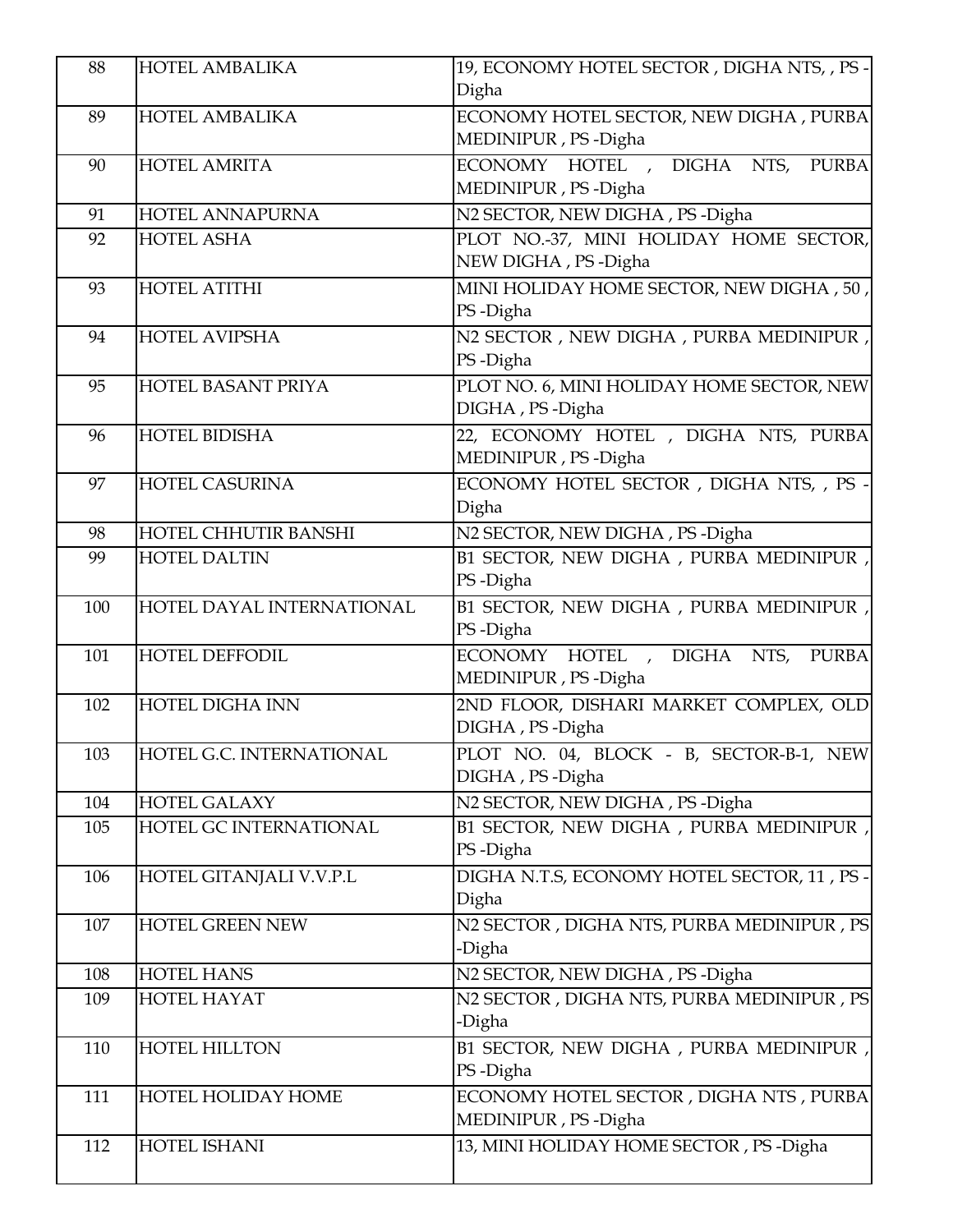| 113 | HOTEL ISHINI-II          | N2 SECTOR, NEW DIGHA, PURBA MEDINIPUR,<br>PS-Digha                   |
|-----|--------------------------|----------------------------------------------------------------------|
| 114 | HOTEL J. C PALACE        | N2 SECTOR, PS-Digha                                                  |
| 115 | HOTEL JAIRAM HI-TIDE     | 43, MINIHOLIDAY HOME SECTOR, NEW DIGHA,                              |
|     |                          | PS-Digha                                                             |
| 116 | HOTEL JAIRAM SAMRAJ      | 16, MINI HOLIDAY HOME SECTOR, NEW DIGHA,                             |
|     |                          | PS-Digha                                                             |
| 117 | <b>HOTEL JP</b>          | PLOT NO. 4, MINI HOLIDAY HOME SECTOR, NEW                            |
|     |                          | DIGHA, PS-Digha                                                      |
| 118 | HOTEL KAMALA RECEDENCY   | MINI HOLIDAY HOME SECTOR, NEW DIGHA, ,                               |
|     |                          | PS-Digha                                                             |
| 119 | HOTEL KAMALA RESIDENCY   | PLOT NO. 46, MINI HOLIDAY HOME SECTOR,                               |
|     |                          | NEW DIGHA, PS-Digha                                                  |
| 120 |                          | HOTEL KANCHAN INTERNATIONAL MINI HOLYDAY HOME SECTOR, NEW DIGHA, 62, |
|     |                          | PS-Digha                                                             |
| 121 | <b>HOTEL MAHEK</b>       | PLOT NO.-44, MINI HOLIDAY HOME, NEW                                  |
|     |                          | DIGHA, 721463, PS-Digha                                              |
| 122 | HOTEL MAITY RESIDENCY    | PLOT NO. 340/504, N2 SECTOR, NEW DIGHA, PS-                          |
|     |                          | Digha                                                                |
| 123 | HOTEL MAITY RESIDENCY    | N2 SECTOR, 340/504, PS-Digha                                         |
| 124 | <b>HOTEL MANASI</b>      | ECONOMY HOTEL , DIGHA<br><b>PURBA</b><br>NTS,                        |
|     |                          | MEDINIPUR, PS-Digha                                                  |
| 125 | HOTEL MANASKANNYA        | 08, ECONOMY HOTEL , DIGHA NTS, PURBA                                 |
|     |                          | MEDINIPUR, PS-Digha                                                  |
| 126 | HOTEL MARINE PARK        | PLOT NO-05, B1 SECTOR, BLOCK- C, NEW DIGHA,                          |
|     |                          | , PS-Digha                                                           |
| 127 | <b>HOTEL MARLIN</b>      | PLOT NO. 65, N2 SECTOR, NEW DIGHA, PS-Digha                          |
|     |                          |                                                                      |
| 128 | HOTEL MAYURAKHSI         | 30, ECONOMY HOTEL , DIGHA NTS, PURBA                                 |
|     |                          | MEDINIPUR, PS-Digha                                                  |
| 129 | <b>HOTEL MAYURI</b>      | ECONOMY HOTEL , DIGHA NTS,<br><b>PURBA</b>                           |
|     |                          | MEDINIPUR, PS-Digha                                                  |
| 130 | <b>HOTEL MAYURI</b>      | PLOT NO. - 2C, ECONOMY HOTEL SECTOR, NEW                             |
|     |                          | DIGHA, PS-Digha                                                      |
| 131 | <b>HOTEL MEGH BALIKA</b> | MINI HOLIDAY HOME SECTOR, NEW DIGHA, , PS                            |
|     |                          | -Digha                                                               |
| 132 | <b>HOTEL MONIBA</b>      | MINI HOLIDAY HOME SECTOR, NEW DIGHA, ,                               |
|     |                          | PS-Digha                                                             |
| 133 | HOTEL MOON               | N2 SECTOR, DIGHA NTS, PURBA MEDINIPUR, PS                            |
|     |                          | -Digha                                                               |
| 134 | HOTEL NAKSHATRA          | HOLIDAY HOME SECTOR, NEW DIGHA, PS -                                 |
|     |                          | Digha                                                                |
| 135 | <b>HOTEL NEST</b>        | B1 SECTOR, NEW DIGHA, PURBA MEDINIPUR,                               |
|     |                          | PS-Digha                                                             |
| 136 | HOTEL NEW AMRITA         | 369/526 N2 SECTOR, NEW DIGHA, PURBA                                  |
|     |                          | MEDINIPUR, PS-Digha                                                  |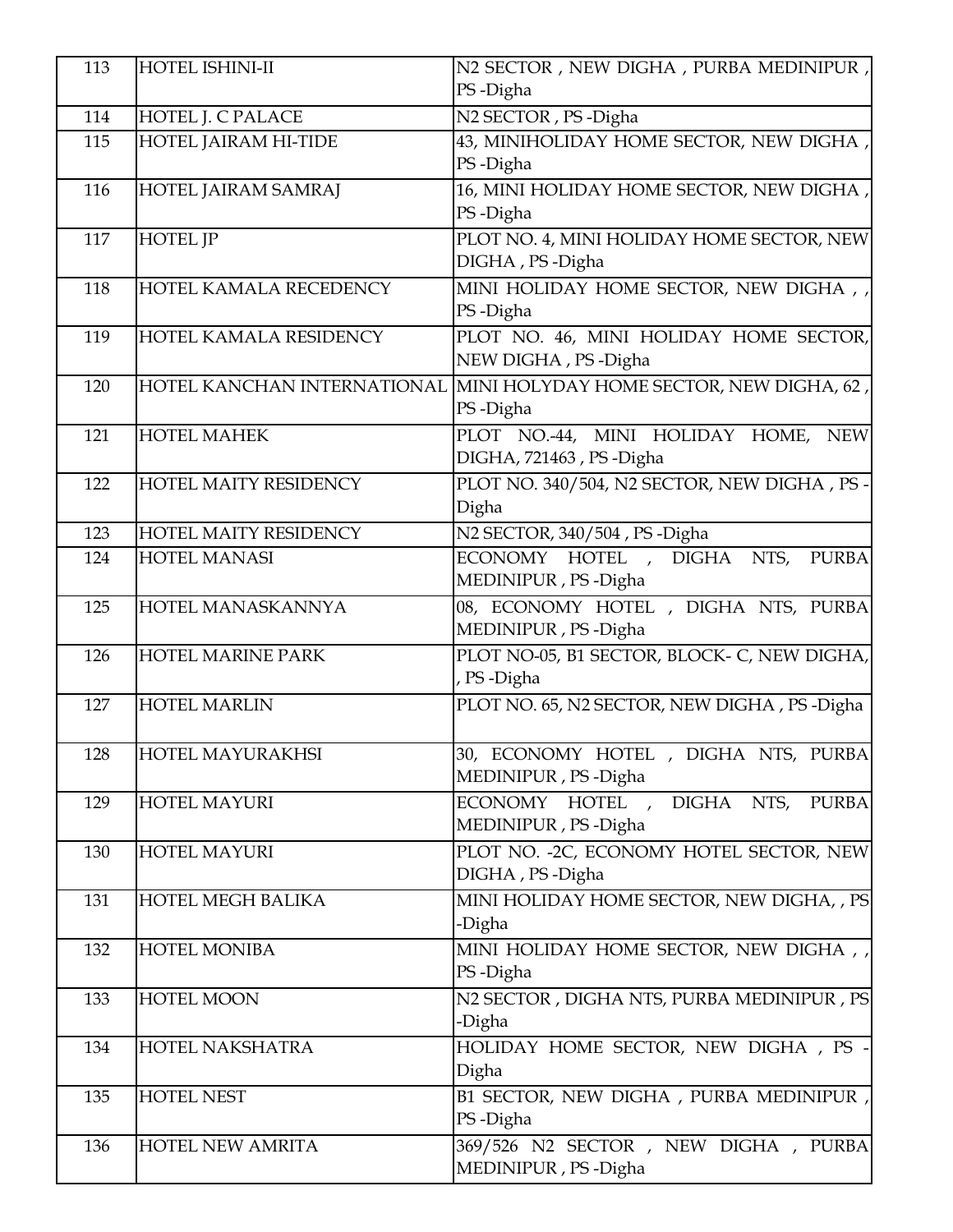| 137 | HOTEL NEW CLASSIC INN        | ECONOMY HOTEL , DIGHA NTS, PURBA                    |
|-----|------------------------------|-----------------------------------------------------|
|     |                              | MEDINIPUR, PS-Digha                                 |
| 138 | <b>HOTEL NEW MEGH BALIKA</b> | N2 SECTOR, NEW DIGHA, PURBA MEDINIPUR,              |
|     |                              | PS-Digha                                            |
| 139 | HOTEL NEW SAGAR PRIYA        | 35A, ECONOMY HOTEL SECTOR, DIGHA NTS,,              |
|     |                              | PS-Digha                                            |
| 140 | <b>HOTEL OM</b>              | N2 SECTOR, NEW DIGHA, PS-Digha                      |
| 141 | HOTEL P2                     | N2 SECTOR, DIGHA NTS, PS-Digha                      |
| 142 | HOTEL PABITRA JAMUNA         | B1 SECTOR, NEW DIGHA, PURBA MEDINIPUR,              |
|     |                              | PS-Digha                                            |
| 143 | <b>HOTEL PARK PAINT</b>      | ECONOMY HOTEL , DIGHA NTS, PURBA                    |
|     |                              | MEDINIPUR, PS-Digha                                 |
| 144 | <b>HOTEL PARK POINT</b>      | PLOT NO-2B, SECTOR-NEW DIGHA, PURBA                 |
|     |                              | MEDINIPUR, PS-Digha                                 |
| 145 | <b>HOTEL PENGUIN</b>         | PLOT NO. G-10, B-1 SECTOR, NEW DIGHA, PS -<br>Digha |
|     |                              | B1 SECTOR, NEW DIGHA, PURBA MEDINIPUR,              |
| 146 | <b>HOTEL PENGUIN</b>         | PS-Digha                                            |
| 147 | <b>HOTEL PERADICE</b>        | 95, N2 SECTOR , DIGHA NTS, PURBA MEDINIPUR,         |
|     |                              | PS-Digha                                            |
| 148 | HOTEL PIONEER RESIDENCY      | N2 SECTOR, NEW DIGHA, PS-Digha                      |
| 149 | HOTEL PRIYA DARSHINI         | MINI HOLIDAY HOME SECTOR, NEW DIGHA, PS             |
|     |                              | Digha                                               |
| 150 | HOTEL PRIYANKA INN           | N2 SECTOR , 345, PS - Digha                         |
| 151 | HOTEL PUSPANJALI             | N2 SECTOR, PS-Digha                                 |
| 152 | <b>HOTEL RAJ PALACE</b>      | 35 A, ECONOMY HOTEL SECTOR, DIGHANTS,               |
|     |                              | PS-Digha                                            |
| 153 | HOTEL RAMKRISHNA GUEST INN   | N2 SECTOR, NEW DIGHA, PS-Digha                      |
|     |                              |                                                     |
| 154 | HOTEL RANIKUTHI              | 5, MINI HOLIDAY HOME SECTOR, DIGHA NTS,             |
|     |                              | PS-Digha                                            |
| 155 | <b>HOTEL REKHA</b>           | 30, ECONOMY HOTEL , DIGHA NTS, PURBA                |
|     |                              | MEDINIPUR, PS-Digha                                 |
| 156 | <b>HOTEL RIDLEY</b>          | B1 SECTOR, NEW DIGHA, PURBA MEDINIPUR,              |
|     |                              | PS-Digha                                            |
| 157 | <b>HOTEL RIYADH</b>          | MINI HOLIDAY HOME SECTOR, NEW DIGHA, 18,            |
|     |                              | PS-Digha                                            |
| 158 | <b>HOTEL RUKSAR</b>          | HOLIDAY HOME SECTOR, NEW DIGHA, PS -                |
|     |                              | Digha                                               |
| 159 | <b>HOTEL RUPKATHA</b>        | PLOT NO.-58, MINI HOLIDAY HOME SECTOR,              |
|     |                              | NEW DIGHA, PS-Digha                                 |
| 160 | HOTEL S.S. INTERNATIONAL     | N2 SECTOR 332, PS-Digha                             |
| 161 | HOTEL S.T. APPLE             | N2 SECTOR, NEW DIGHA, PS-Digha                      |
| 162 | HOTEL SAGAR BELA             | N2 SECTOR, NEW DIGHA, PURBA MEDINIPUR,<br>PS-Digha  |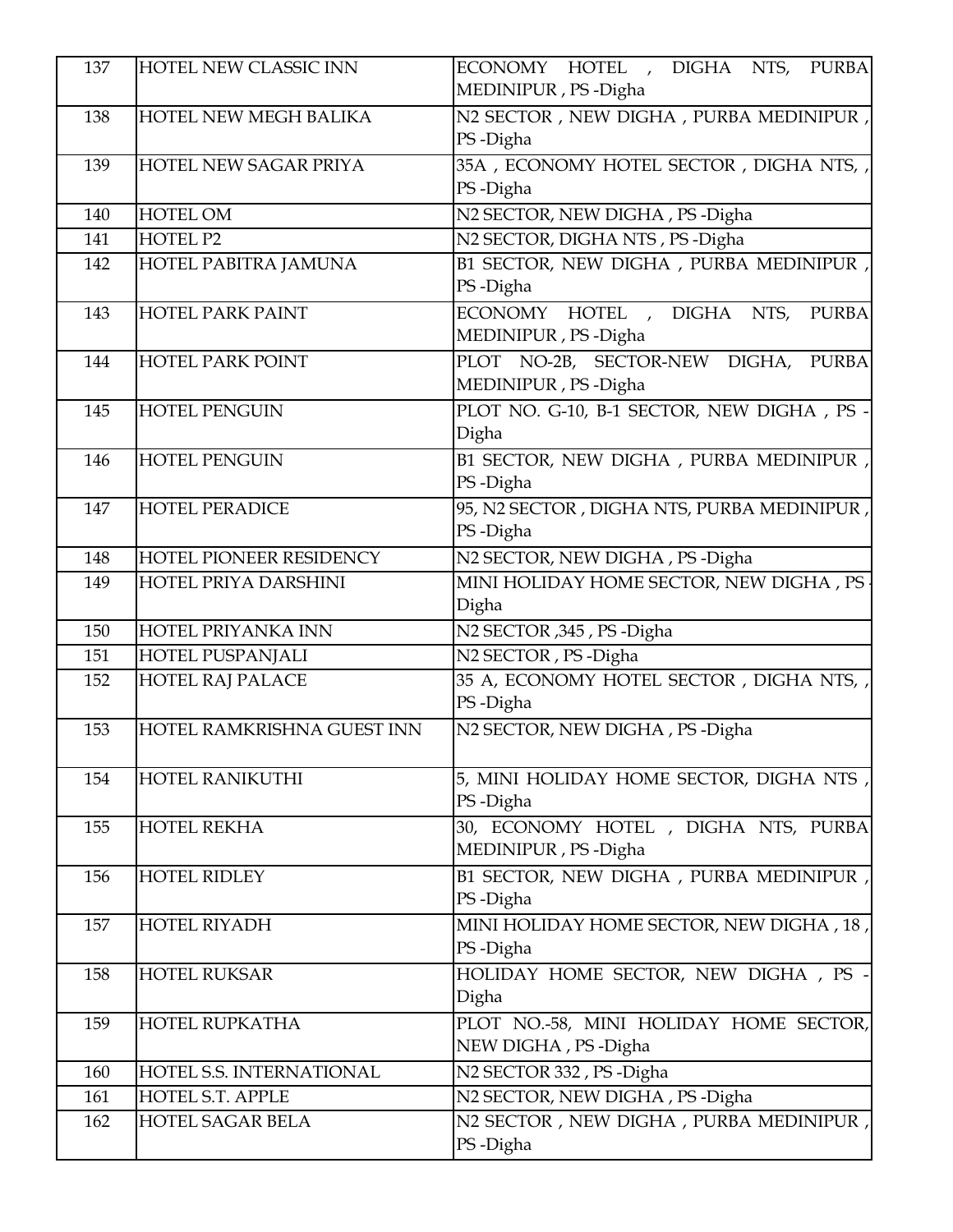| 163 | <b>HOTEL SAGAR NEER</b>   | MINI HOLIDAY HOME SECTOR, NEW DIGHA, , PS       |
|-----|---------------------------|-------------------------------------------------|
|     |                           | -Digha                                          |
| 164 | <b>HOTEL SAGARBELA</b>    | N2 SECTOR, NEW DIGHA, PS-Digha                  |
| 165 | <b>HOTEL SAGARI</b>       | PLOT NO.41, MINI HOLIDAY HOME SECTOR,           |
|     |                           | DIGHA NTS, PS-Digha                             |
| 166 | <b>HOTEL SEA BIRD 2</b>   | MINI HOLIDAY HOME SECTOR, NEW DIGHA,            |
|     |                           | PS-Digha                                        |
| 167 | <b>HOTEL SEA CROWN</b>    | PLOT NO. 168, N-2 SECTOR, NEW DIGHA, PS -       |
|     |                           | Digha                                           |
| 168 | <b>HOTEL SEA MARS</b>     | N2 SECTOR, NEW DIGHA, PURBA MEDINIPUR,          |
|     |                           | PS-Digha                                        |
| 169 | <b>HOTEL SEAVOYAGE</b>    | 30, ECONOMY HOTEL , DIGHA NTS, PURBA            |
|     |                           | MEDINIPUR, PS-Digha                             |
| 170 | HOTEL SERENA INDIA PVT    | ECOMOMIC HOTEL SECTOR, NEW DIGHA,               |
|     |                           | PURBA MEDINIPUR, PS-Digha                       |
| 171 | HOTEL SERENA PVT LTD      | ECONOMY HOTEL , DIGHA NTS, PURBA                |
| 172 | HOTEL SHANKHACHIL PVT LTD | MEDINIPUR, PS-Digha                             |
|     |                           | ECONOMY HOTEL SECTOR, DIGHANTS, , PS -<br>Digha |
| 173 | HOTEL SHANTINIVAS LODGE   | PLOT NO- 544, SECTOR-SHIBALAY ROAD, NEW         |
|     |                           | DIGHA, , PS -Digha                              |
| 174 | <b>HOTEL SHIBANI INN</b>  | $\overline{N2}$ SECTOR, PS-Digha                |
| 175 | HOTEL SIBANI              | ECONOMY HOTEL , DIGHA NTS, PURBA                |
|     |                           | MEDINIPUR, PS-Digha                             |
| 176 | HOTEL SONAMONI            | N2 SECTOR, NEW DIGHA, PS-Digha                  |
| 177 | HOTEL SONIA               | 66, N2 SECTOR, NEW DIGHA, PURBA                 |
|     |                           | MEDINIPUR, PS-Digha                             |
| 178 | HOTEL SOUTH END           | ECONOMY HOTEL , DIGHA NTS,<br><b>PURBA</b>      |
|     |                           | MEDINIPUR, PS-Digha                             |
| 179 | <b>HOTEL SUMAN</b>        | 4, ECONOMY HOTEL , DIGHA NTS, PURBA             |
|     |                           | MEDINIPUR, PS-Digha                             |
| 180 | <b>HOTEL SUMAN -2</b>     | 334, ECONOMY HOTEL , DIGHA NTS, PURBA           |
|     |                           | MEDINIPUR, PS-Digha                             |
| 181 | <b>HOTEL SUMITA</b>       | N2 SECTOR, DIGHA NTS, PURBA MEDINIPUR, PS       |
|     |                           | -Digha                                          |
| 182 | <b>HOTEL SUN INN</b>      | ECONOMY HOTEL SECTOR, DIGHA NTS, , PS -         |
|     |                           | Digha                                           |
| 183 | <b>HOTEL SUNNY</b>        | ECONOMY HOTEL SECTOR , DIGHA NTS, , PS -        |
|     |                           | Digha                                           |
| 184 | <b>HOTEL SUNNY</b>        | ECONOMIC HOTEL SECTOR, NEW DIGHA,               |
|     |                           | PURBA MEDINIPUR, PS-Digha                       |
| 185 | <b>HOTEL SURF RIDE</b>    | ECONOMY HOTEL , DIGHA NTS,<br><b>PURBA</b>      |
|     |                           | MEDINIPUR, PS-Digha                             |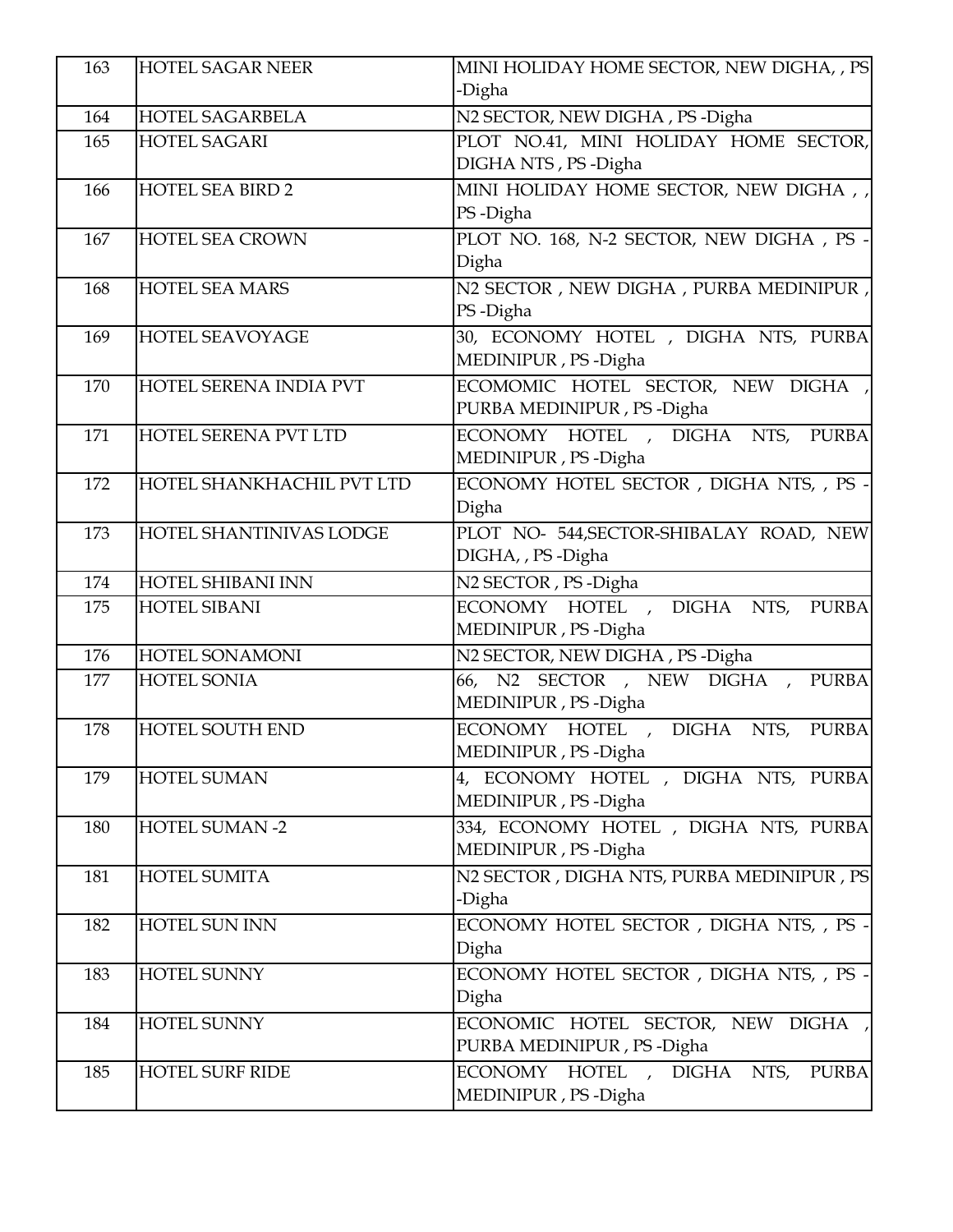| Annexure - B   |                                 |                                                            |
|----------------|---------------------------------|------------------------------------------------------------|
|                | Sl. No. Hotel Name              | <b>Hotel Address</b>                                       |
| $\mathbf{1}$   | <b>HOTEL SWADES</b>             | 7, ECONOMY HOTEL , DIGHA NTS, PURBA<br>MEDINIPUR, PS-Digha |
| $\overline{2}$ | HOTEL THE HINDUSTAN             | 90/437 N2 SECTOR, DIGHA NTS, PURBA<br>MEDINIPUR, PS-Digha  |
| 3              | <b>HOTEL TIASHA</b>             | N <sub>2</sub> SECTOR 29, PS -Digha                        |
| $\overline{4}$ | HOTEL UAHASINDHU                | ECONOMY HOTEL , DIGHA NTS, PURBA<br>MEDINIPUR, PS-Digha    |
| 5              | <b>HOTEL VICTORIA</b>           | N2 SECTOR, NEW DIGHA, PS-Digha                             |
| 6              | <b>HOTEL VICTORIA</b>           | N-2 SECTOR, NEW DIGHA, PURBA MEDINIPUR,<br>PS-Digha        |
| $\overline{7}$ | <b>HOTELSILVERLAND</b>          | ECONOMY HOTEL , DIGHA NTS, PURBA<br>MEDINIPUR, PS-Digha    |
| 8              | <b>ICONIC HOTEL</b>             | N2 SECTOR, NEW DIGHA, PURBA MEDINIPUR<br>, PS-Digha        |
| 9              | <b>IDEN GUEST HOUSE</b>         | HOLIDAY HOME SECTOR, NEW DIGHA, PS -<br>Digha              |
| 10             | <b>INDRA PURI</b>               | N2 SECTOR, NEW DIGHA, PS-Digha                             |
| 11             | <b>INDU NARAYAN GUEST HOUSE</b> | MINI HOLIDAY HOME SECTOR, NEW DIGHA, ,<br>PS-Digha         |
| 12             | ISPATSAMABAY BHWABAN            | PLOT NO. 08, N2 SECTOR, NEW DIGHA, PS -<br>Digha           |
| 13             | JAGANNATH BHABAN                | N2 SECTOR, NEW DIGHA, PS-Digha                             |
| 14             | JAIRAM GOLDEN BEACH             | 47, MINI HOLIDAY HOME SECTOR, PS-Digha                     |
| 15             | <b>JAL TARANGA</b>              | PLOT NO. 310, N2 SECTOR, NEW DIGHA, PS -<br>Digha          |
| 16             | <b>JAMUNA GUEST HOUSE</b>       | 64, N2 SECTOR, NEW DIGHA, PURBA<br>MEDINIPUR, PS-Digha     |
| 17             | <b>JANA REST HOUSE</b>          | MINI HOLIDAY HOME SECTOR, NEW DIGHA,<br>PS-Digha           |
| 18             | <b>JAYRAM SAMRAJ</b>            | MINI HOLIDAY HOME SECTOR, NEW DIGHA,<br>16, PS-Digha       |
| 19             | <b>IHARNA GUEST HOUSE</b>       | N2 SECTOR, NEW DIGHA, PURBA MEDINIPUR,<br>PS-Digha         |
| 20             | <b>KADAMBINI NIBAWS</b>         | N2 SECTOR, NEW DIGHA, PS-Digha                             |
| 21             | <b>KAKATUA GUEST HOUSE</b>      | PLOT NO. 325, N2 SECTOR, NEW DIGHA, PS -<br>Digha          |
| 22             | <b>KALIA NANA</b>               | PLOT NO.-327, N2 SECTOR, NEW DIGHA, PS -<br>Digha          |
| 23             | <b>KANAN VILLA</b>              | N2 SECTOR, NEW DIGHA, PURBA MEDINIPUR,<br>PS-Digha         |
| 24             | KANCHAN INTERNATIONAL           | MINI HOLIDAY HOME SECTOR, NEW DIGHA,<br>62, PS-Digha       |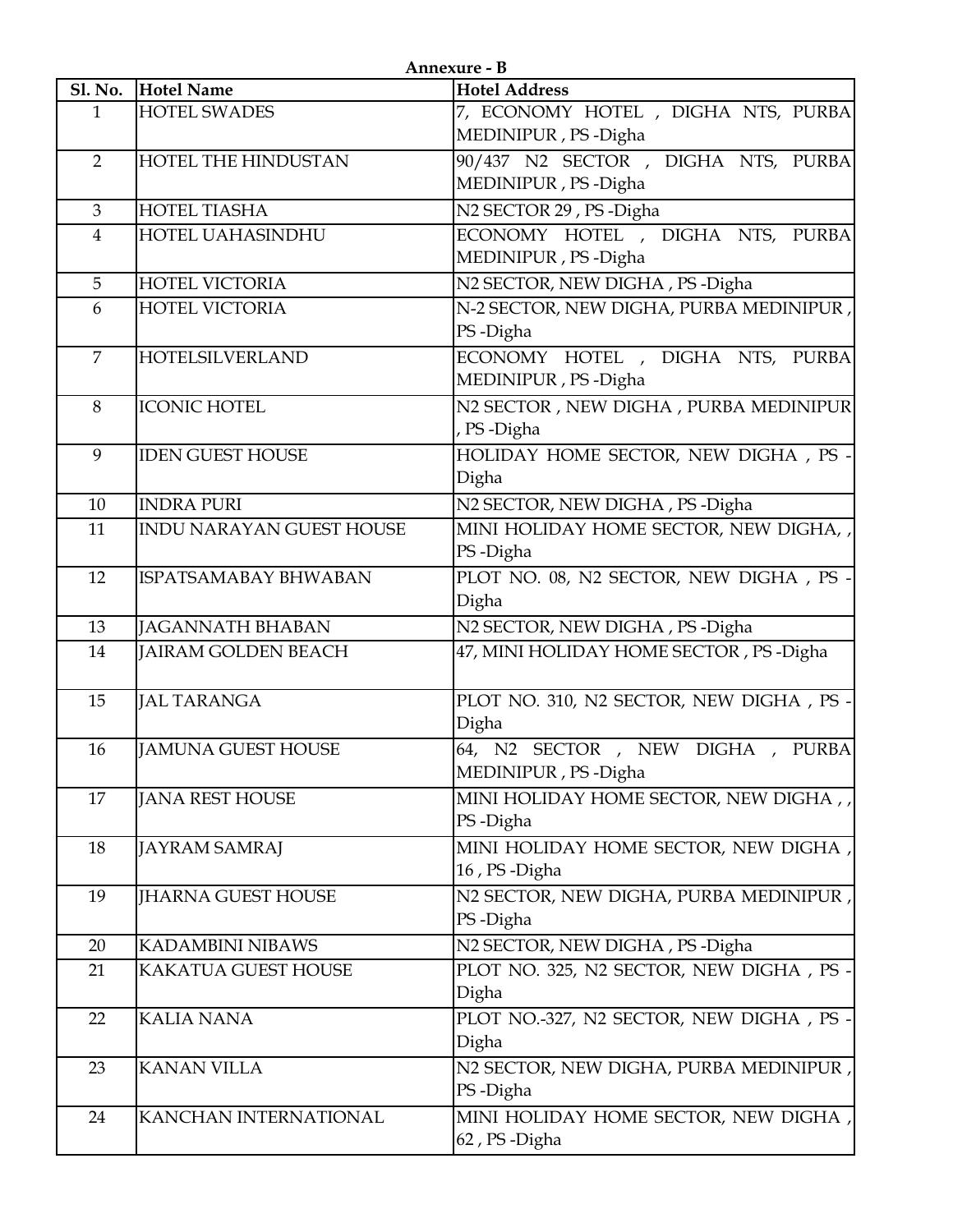| 25 | KATTAYANI GUEST HOUSE        | N <sub>2</sub> SECTOR, 347/511, PS -Digha     |
|----|------------------------------|-----------------------------------------------|
| 26 | KOHINUR GUEST HOUSE          | N2 SECTOR, NEW DIGHA, PS-Digha                |
| 27 | <b>LAXMI GUEST HOUSE</b>     | N2 SECTOR, DIGHA NTS, PURBA MEDINIPUR,        |
|    |                              | PS-Digha                                      |
| 28 | LIVE HOTEL                   | N2 SECTOR, NEW DIGHA, PS-Digha                |
| 29 | <b>LOHORI</b>                | N2 SECTOR, NEW DIGHA, PS-Digha                |
| 30 | LOKENATH TARANGAANEER        | 62, N2 SECTOR, NEW DIGHA, PURBA               |
|    |                              | MEDINIPUR, PS-Digha                           |
| 31 | <b>LOTUS GUEST HOUSE</b>     | HOLIDAY HOME SECTOR, NEW DIGHA, PS-           |
|    |                              | Digha                                         |
| 32 | M JAC INTERNATIONAL          | PLOT NO. 367, N2 SECTOR, P.O. DIGHA NTS, PS - |
|    |                              | Digha                                         |
| 33 | M JAC INTERNATIONAL          | 367, N2 SECTOR, NEW DIGHA, PURBA              |
|    |                              | MEDINIPUR, PS-Digha                           |
| 34 | M-PLAZA                      | MINI HOLIDAY HOME SECTOR, NEW DIGHA,          |
|    |                              | PS-Digha                                      |
| 35 | M-PLAZA                      | MINI HOLIDAY HOME SECTOR, NEW DIGHA,          |
|    |                              | PS-Digha                                      |
| 36 | <b>MAA KALI GUEST HOUSE</b>  | N2 SECTOR, PS-Digha                           |
| 37 | MALA MAHAL GUEST HOUSE       | N2 SECTOR, NEW DIGHA, PS-Digha                |
| 38 | <b>MAMNI GROUP</b>           | N2 SECTOR, NEW DIGHA, PURBA MEDINIPUR         |
|    |                              | , PS-Digha                                    |
| 39 | MANGAL DEEP GUEST HOUSE      | N2 SECTOR, 340/494, PS-Digha                  |
| 40 | <b>MANORAMA HOTEL</b>        | N2 SECTOR, NEW DIGHA, PS-Digha                |
| 41 | <b>MARINA HOTELS PVT LTD</b> | 31, ECONOMY HOTEL SECTOR, DIGHA NTS,          |
|    |                              | PS-Digha                                      |
| 42 | <b>MAYER ASHIRBAD</b>        | PLOT NO. 78/425, N2 SECTOR, NEW DIGHA, PS .   |
|    |                              | Digha                                         |
| 43 | <b>MEGH BALIKA</b>           | <b>NEW</b><br>52, MINI HOLIDAY HOME SECTOR,   |
|    |                              | DIGHA, PS-Digha                               |
| 44 | MILAN GUEST HOUSE            | N2 SECTOR, NEW DIGHA, PURBA MEDINIPUR         |
|    |                              | , PS-Digha                                    |
| 45 | MIR PRECEDENCY (DEEPAYAN)    | N2 SECTOR , NEW DIGHA , PURBA MEDINIPUR       |
|    |                              | , PS-Digha                                    |
| 46 | <b>MOHAN PALACE</b>          | PLOT NO. 71/414, N2 SECTOR, NEW DIGHA, PS     |
|    |                              | Digha                                         |
| 47 | MOHANA GUEST HOUSE           | N2 SECTOR, NEW DIGHA, PURBA MEDINIPUR         |
|    |                              | , PS-Digha                                    |
| 48 | MOON-N-NET                   | 364/523 N2 SECTOR, NEW DIGHA, PURBA           |
|    |                              | MEDINIPUR, PS-Digha                           |
| 49 | <b>MORNING STAR</b>          | N2 SECTOR, NEW DIGHA, PS-Digha                |
| 50 | MUSKAN GUEST HOUSE           | PLOT NO. 106, N2 SECTOR, NEW DIGHA, PS -      |
|    |                              | Digha                                         |
| 51 | <b>NANDAN</b>                | N2 SECTOR, PS-Digha                           |
| 52 | NANI VILA                    | N2 SECTOR, NEW DIGHA, PS-Digha                |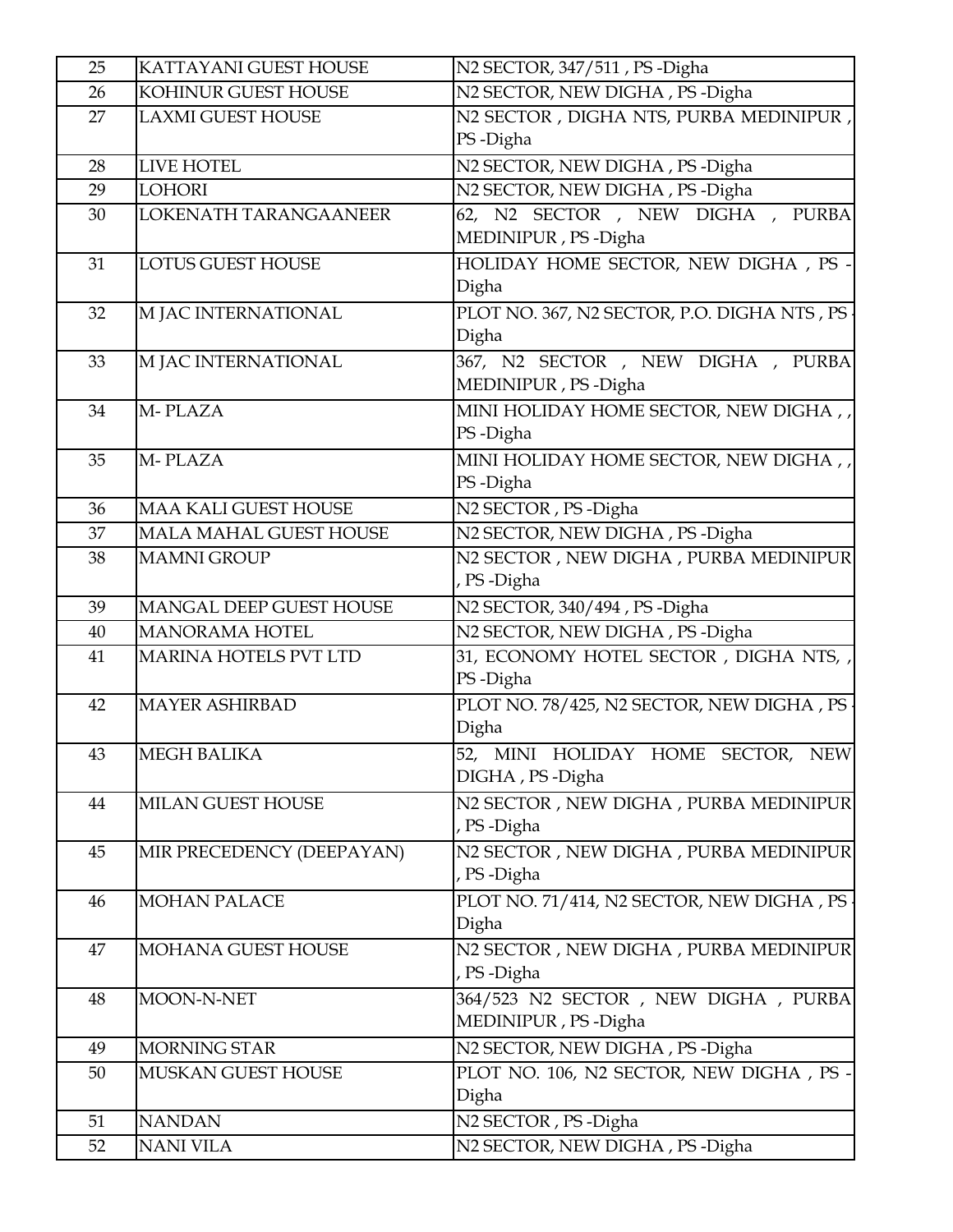| 53 | NEW DIGHA INTERNATIONAL    | N2 SECTOR, NEW DIGHA, PURBA MEDINIPUR,<br>PS-Digha                  |
|----|----------------------------|---------------------------------------------------------------------|
| 54 |                            | NEW GITANJALI (A UNIT OF HOTEL NEW DIGHA, ECONOMY HOTEL SECTOR, 10, |
|    | <b>SOUMYADITI PVT LTD)</b> | PS-Digha                                                            |
| 55 | NEW INDRALOK LODGE         | MINI HOLIDAY HOME SECTOR, NEW DIGHA,                                |
|    |                            | PS-Digha                                                            |
| 56 | NEW MEGHBALIKA             | N2 SECTOR, NEW DIGHA, HELIPAD ROAD,                                 |
|    |                            | PURBA MEDINIPU, PS-Digha                                            |
| 57 | NIBARIKA GUEST HOUSE       | N2 SECTOR, NEW DIGHA, PS-Digha                                      |
| 58 | NIL SAMUDRA                | N2 SECTOR, NEW DIGHA, PS-Digha                                      |
| 59 | NILANGAN GUEST HOUSE       | N2 SECTOR, NEW DIGHA, PS-Digha                                      |
| 60 | NOVELI GUEST HOUSE         | PLOT NO.-357, N2 SECTOR, NEW DIGHA, PS -                            |
|    |                            | Digha                                                               |
| 61 | ORBID-O                    | PLOT NO.-337, N2 SECTOR, NEW DIGHA, PS -                            |
|    |                            | Digha                                                               |
| 62 | PALACE INN                 | N2 SECTOR, NEW DIGHA, PS-Digha                                      |
| 63 | <b>PALMS &amp; PEBBLES</b> | N2 SECTOR, NEW DIGHA, PURBA MEDINIPUR,                              |
|    |                            | PS-Digha                                                            |
| 64 |                            | PANIHATI MUNICIPALITY HOLIDAY ECONOMY HOTEL, DIGHA NTS, PURBA       |
|    | <b>HOME</b>                | MEDINIPUR, PS-Digha                                                 |
| 65 | PARK GARDDEN               | N2 SECTOR, NEW DIGHA, PURBA MEDINIPUR,                              |
|    |                            | PS-Digha                                                            |
|    |                            |                                                                     |
| 66 | PARK VIEW                  | N2 SECTOR, NEW DIGHA, PS-Digha                                      |
| 67 | PATRA LEKHA BIRAM ABASH    | 60, MINI HOLIDAY HOME SECTOR, KHANIKA                               |
|    | <b>ANUSHKA</b> )           | GHAT ROAD, , PS-Digha                                               |
| 68 | PEARL INTERNATIONAL        | 27, ECONOMY HOTEL SECTOR, DIGHANTS, , PS                            |
|    |                            | -Digha                                                              |
| 69 | PRADHAN GUEST HOUSE        | N2 SECTOR, NEW DIGHA, PS-Digha                                      |
| 70 | PRADHAN VILLA              | PLOT NO.-490, N2 SECTOR, NEW DIGHA, PS -<br>Digha                   |
| 71 | PRANTIK HOTEL & RESORT     | PLOT NO. 31, MINI HOLIDAY HOME SECTOR,                              |
|    |                            | NEW DIGHA, PS-Digha                                                 |
| 72 | PRANTIK HOTEL RESORT       | MINI HOLIDAY HOME SECTOR, NEW DIGHA,<br>31, PS-Digha                |
| 73 | PRASANT HOTEL              | PLOT NO. 71/415, N2 SECTOR, NEW DIGHA, PS .                         |
|    |                            | Digha                                                               |
| 74 | PRATIK RECEDENCY           | N2 SECTOR, NEW DIGHA, PURBA MEDINIPUR                               |
|    |                            | , PS-Digha                                                          |
| 75 | PROTIVA BHABAN             |                                                                     |
|    |                            | N2 SECTOR, NEW DIGHA, PURBA MEDINIPUR<br>, PS-Digha                 |
| 76 | PURABI GUEST HOUSE         | N2 SECTOR, DIGHA NTS, PURBA MEDINIPUR,                              |
|    |                            | PS-Digha                                                            |
| 77 | PURBASA-1                  | ECONOMY HOTEL, DIGHA NTS,<br><b>PURBA</b>                           |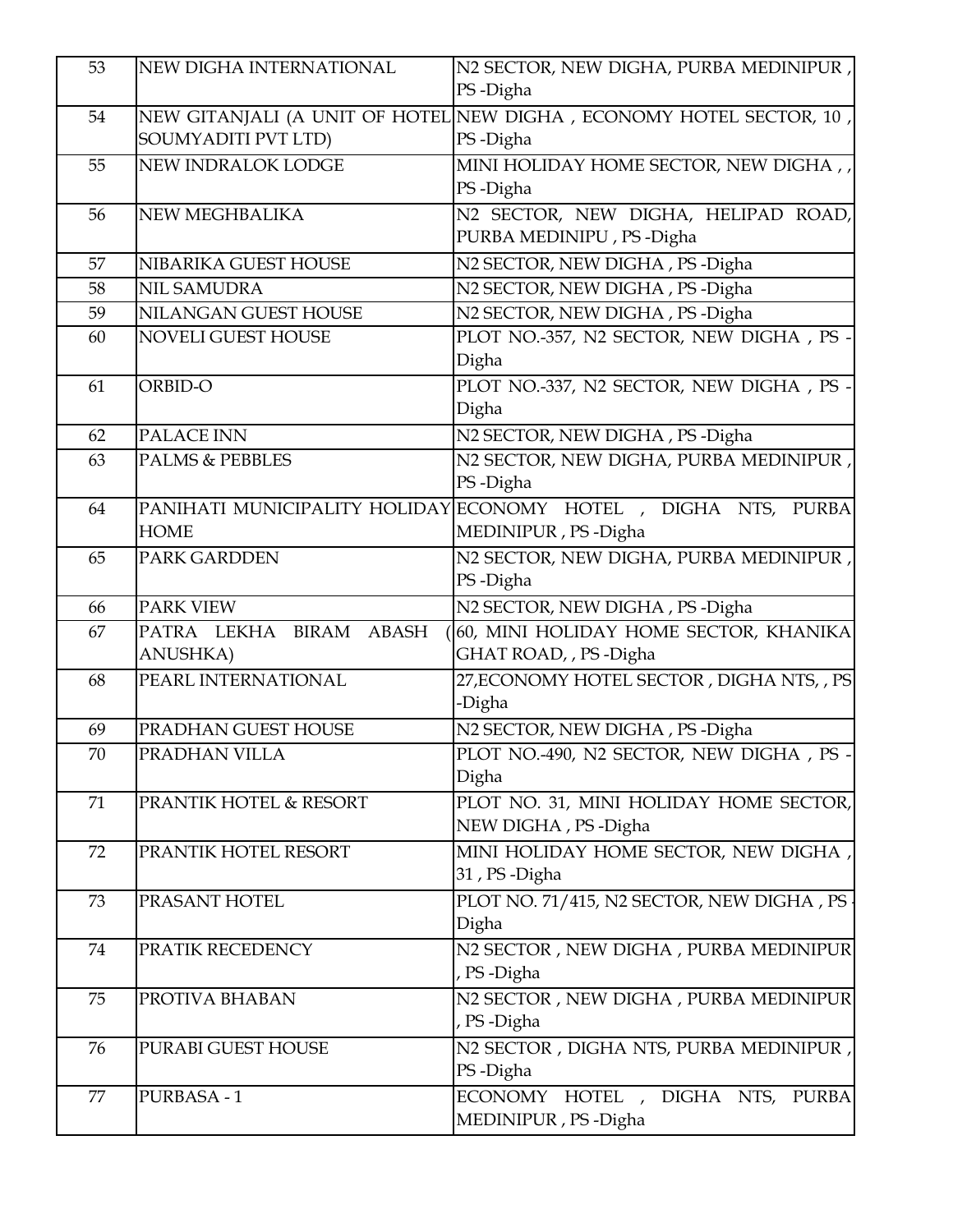| 78  | <b>PURBASA-2</b>              | ECONOMY HOTEL , DIGHA NTS, PURBA                  |
|-----|-------------------------------|---------------------------------------------------|
|     |                               | MEDINIPUR, PS-Digha                               |
| 79  | <b>RAHIL GUEST HOUSE</b>      | PLOT NO. 309, N2 SECTOR, NEW DIGHA, PURBA         |
|     |                               | MEDINIPUR, PS-Digha                               |
| 80  | RAJ HOLIDAY INN               | PLOT NO. 65/403, N2 SECTOR, NEW DIGHA, PS         |
|     |                               | Digha                                             |
| 81  | RAJA HOLIDAY INN              | N2 SECTOR, NEW DIGHA, PURBA MEDINIPUR             |
|     |                               | , PS-Digha                                        |
| 82  | RAJU GUEST HOUSE (MASUM GUEST | N2N SECTOR, DIGHA NTS, PURBA MEDINI PUR           |
|     | HOUSE)                        | , PS-Digha                                        |
| 83  | <b>RANI KUTHI-2</b>           | N2 SECTOR, NEW DIGHA, PURBA MEDINIPUR             |
|     |                               | , PS-Digha                                        |
| 84  | <b>RELOOK HOTELS</b>          | MINI HOLIDAY HOME SECTOR, NEW DIGHA, 2            |
|     |                               | , PS-Digha                                        |
| 85  | RELOOK HOTELS (HOTEL RAJEET)  | PLOT NO. 02, MINI HOLIDAY HOME SECTOR,            |
|     |                               | NEW DIGHA, PS-Digha                               |
| 86  | RENUKA HOLIDAY INN            | MINI HOLIDAY HOME SECTOR, NEW DIGHA, ,            |
|     |                               | PS-Digha                                          |
| 87  | ROJANA GUEST HOUSE            | 39, MINI HOLIDAY HOME SECTOR, NEW                 |
|     |                               | DIGHA, PS-Digha                                   |
| 88  | <b>ROXY HOTEL</b>             | N2 SECTOR, NEW DIGHA, PS-Digha                    |
| 89  | ROYEL PARADISE                | N2 SCETOR, NEW DIGHA, PS-Digha                    |
| 90  | <b>RUPOSI BANGLA</b>          | MINI HOLIDAY HOME, PS-Digha                       |
| 91  | S.S. DD MILI                  | ECONOMY HOTEL , DIGHA NTS, PURBA                  |
|     |                               | MEDINIPUR, PS-Digha                               |
| 92  | SADANANDA G.H.                | N2 SECTOR , NEW DIGHA , PURBA MEDINIPUR           |
|     |                               | , PS-Digha                                        |
| 93  | <b>SAGAR NEER</b>             | PLOT NO. 29, MINI HOLIDAY HOME SECTOR,            |
|     |                               | NEW DIGHA, PS-Digha                               |
| 94  | <b>SAGAR PRIYA</b>            | 10, ECONOMY HOTEL SECTOR, DIGHANTS,               |
|     |                               | PS-Digha                                          |
| 95  | <b>SAI GUEST HOUSE</b>        | PLOT NO. 356/515, N2 SECTOR, NEW DIGHA,           |
|     |                               | PS-Digha                                          |
| 96  | <b>SAIKAT SREE</b>            | N2 SECTOR, NEW DIGHA, PURBA MEDINIPUR,            |
|     |                               | PS-Digha                                          |
| 97  | SAIKATIKA RESIDENCY           | N2 SCETOR, NEW DIGHA, PS-Digha                    |
| 98  | <b>SAIRAM GUEST HOUSE</b>     | PLOT NO.-346, N2 SECTOR, NEW DIGHA, PS -          |
|     |                               | Digha                                             |
| 99  | SAIYANA HOTEL                 | N2 SECTOR, NEW DIGHA, PS-Digha                    |
| 100 | <b>SAMAR GUEST HOUSE</b>      | N2 SECTOR, NEW DIGHA, PURBA MEDINIPUR             |
|     |                               | , PS-Digha                                        |
| 101 | <b>SAMUDRA SAKHSHI</b>        | ECONOMY HOTEL SECTOR, DIGHANTS, , PS -            |
|     |                               | Digha                                             |
| 102 | SAMUDRA SAKSHI HOTELIRS (PVT) | PLOT-29,<br>SECTOR-HOTEL<br>SECTOR,<br><b>NEW</b> |
|     | <b>LTD</b>                    | DIGHA., PS-Digha                                  |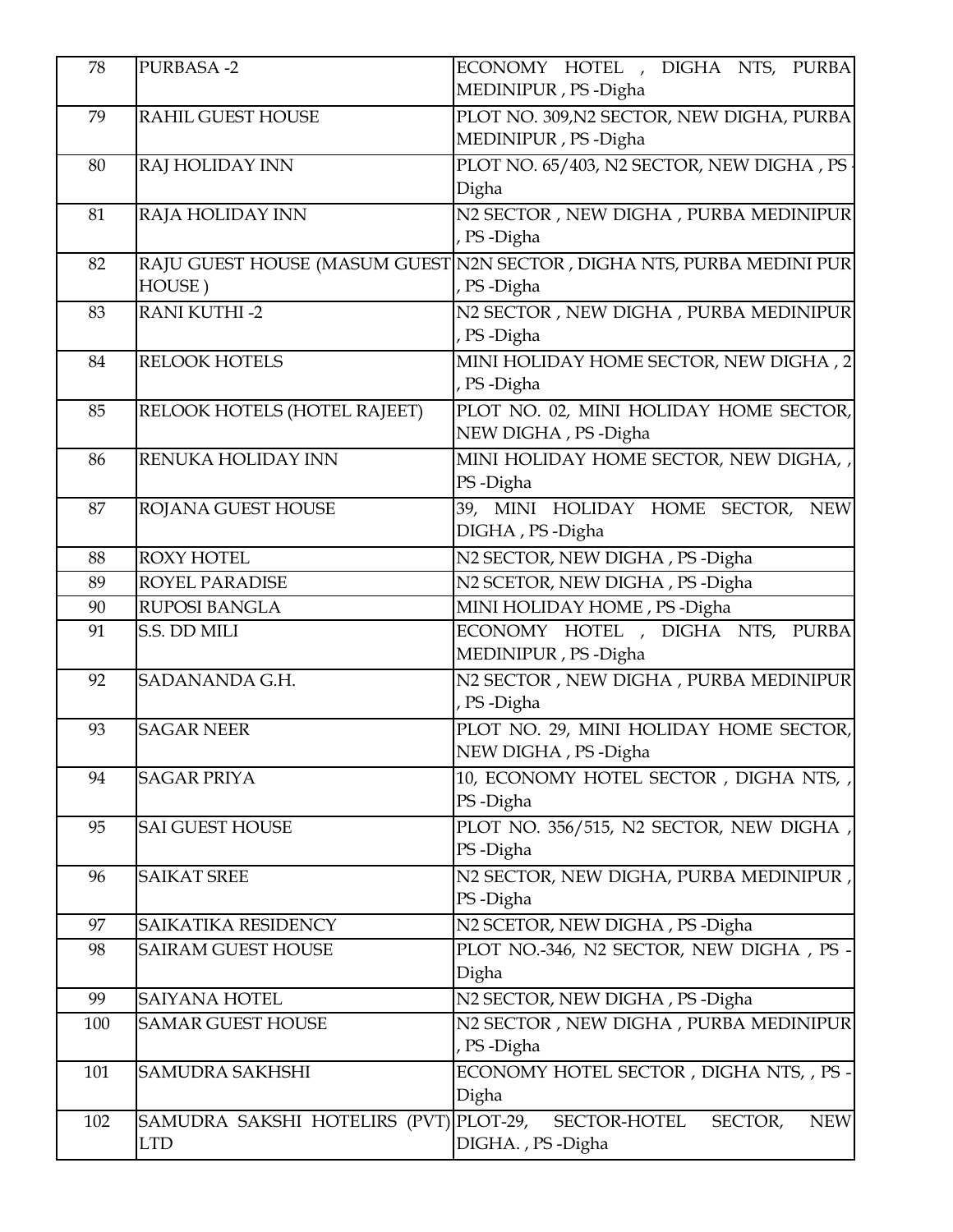| 103 | <b>SANCHARI</b>                | N2 SECTOR, NEW DIGHA, PS-Digha                                                    |
|-----|--------------------------------|-----------------------------------------------------------------------------------|
| 104 | <b>SANDHYA GUEST HOUSE</b>     | 368, N2 SECTOR, NEW DIGHA, PURBA                                                  |
|     |                                | MEDINIPUR, PS-Digha                                                               |
| 105 | <b>SANDHYA RAG</b>             | N2 SECTOR, NEW DIGHA, PS-Digha                                                    |
| 106 | <b>SANKHA BELA GUEST HOUSE</b> | N2 SECTOR, NEW DIGHA, PS-Digha                                                    |
| 107 | SANKHADHANI INN                | N2 SECTOR, PS-Digha                                                               |
| 108 | <b>SARANJALI HOTEL</b>         | N <sub>2</sub> SECTOR, NEW DIGHA, PS-Digha                                        |
| 109 | <b>SARAT GUEST HOUSE</b>       | N2 SECTOR, NEW DIGHA, PS-Digha                                                    |
| 110 | <b>SARAT SADAN GUEST HOUSE</b> | N2 SECTOR, NEW DIGHA, PS-Digha                                                    |
| 111 | <b>SARATHI GUEST HOUSE</b>     | N2 SCETOR, NEW DIGHA, PS-Digha                                                    |
| 112 | <b>SAU GUEST HOUSE</b>         | N2 SECTOR, NEW DIGHA, PS-Digha                                                    |
| 113 | <b>SEA BIRD 1</b>              | PLOT NO. 63, MINI HOLIDAY HOME SECTOR,<br>NEW DIGHA, , PS - Digha                 |
| 114 | <b>SEA BIRD 1</b>              | MINI HOLIDAY HOME SECTOR, NEW DIGHA,,<br>PS-Digha                                 |
| 115 | <b>SEA BIRD 2</b>              | PLOT NO. 70, MINI HOLIDAY HOME SECTOR,<br>NEW DIGHA, PS-Digha                     |
| 116 | <b>SEA PLACE</b>               | N <sub>2</sub> SECTOR, NEW DIGHA, PS-Digha                                        |
| 117 | <b>SEA QUEEN</b>               | PLOT NO. 78/425, N2 SECTOR, NEW DIGHA, PS .                                       |
|     |                                | Digha                                                                             |
| 118 | <b>SEASCAPE</b>                | N2 SECTOR, NEW DIGHA, PS-Digha                                                    |
| 119 | $V.V.P.L$ )                    | SEASCAPE ( A UNIT OF GITANJALIN2 SECTOR, NEW DIGHA, PURBA MEDINIPUR<br>, PS-Digha |
| 120 | <b>SEBA GUEST HOUSE</b>        | N2 SECTOR, NEW DIGHA, PS-Digha                                                    |
| 121 | <b>SEE PEARL</b>               | N2 SECTOR, NEW DIGHA, , PS - Digha                                                |
| 122 | <b>SHANKHA BELA</b>            | N2 SECTOR, NEW DIGHA, PS-Digha                                                    |
| 123 | <b>SHREE KHATRA</b>            | N2 SECTOR, PS-Digha                                                               |
| 124 | <b>SINDHU TARA</b>             | 63, N2 SECTOR, NEW DIGHA,<br>PURBA<br>MEDINIPUR, PS-Digha                         |
| 125 | <b>SITARAM BHABAN</b>          | PLOT NO. 70, N2 SECTOR, NEW DIGHA, PS -<br>Digha                                  |
| 126 | <b>SKY BIRD GUEST HOUSE</b>    | N2 SECTOR, DIGHA NTS, PURBA MEDINIPUR,<br>PS-Digha                                |
| 127 | SNEHALATA GUEST HOUSE          | N2 SCETOR, NEW DIGHA, PS-Digha                                                    |
| 128 | SONALI SAIKAT                  | N2 SECTOR, PS-Digha                                                               |
| 129 | SONAR TORI GUEST INN           | N2 SECTOR, NEW DIGHA, PURBA MEDINIPUR<br>, PS-Digha                               |
| 130 | SOURAV GUEST HOUSE             | N2 SCETOR, NEW DIGHA, PS-Digha                                                    |
| 131 | SOUVIK LODGE                   | 23, HOLIDAY HOME SECTOR, NEW DIGHA, PS-<br>Digha                                  |
| 132 | <b>SREE BALAJI VILLA</b>       | PLOT NO. 81, N2 SECTOR, NEW DIGHA, PS -<br>Digha                                  |
| 133 | SRI RAMKRISHNA GUEST HOUSE     | MINI HOLIDAY HOME SECTOR, NEW DIGHA, ,<br>PS-Digha                                |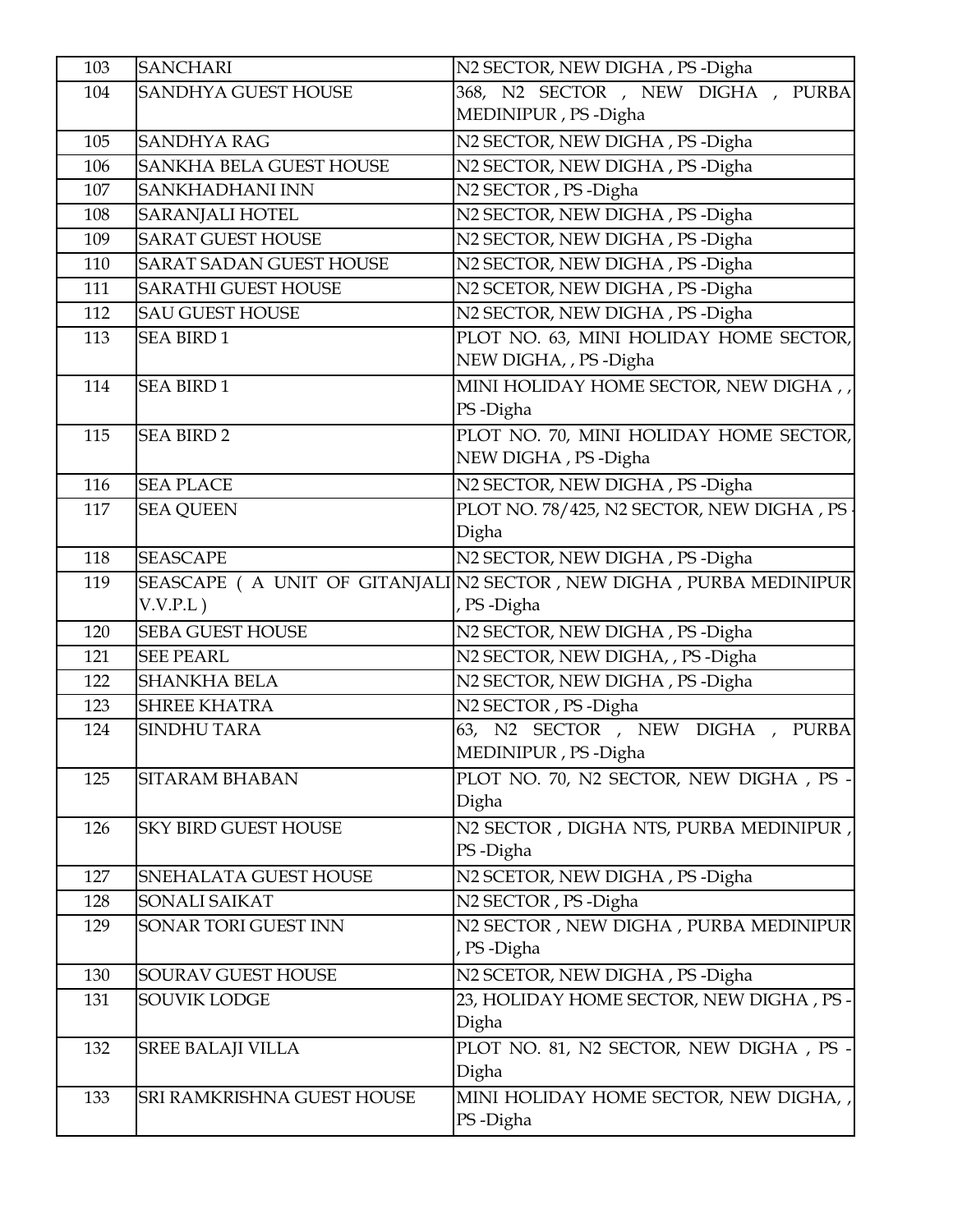| 134        | <b>SRI SADN GUEST HOUSE</b>        | PLOT NO. 324, N2 SECTOR, NEW DIGHA, PURBA                               |
|------------|------------------------------------|-------------------------------------------------------------------------|
|            |                                    | MEDINIPUR, PS-Digha                                                     |
| 135        | <b>SRIJAN GUEST HOUSE</b>          | N2 SECTOR, DIGHA NTS, PURBA MEDINIPUR,                                  |
|            |                                    | PS-Digha                                                                |
| 136        | <b>SRITI GUEST HOUSE</b>           | N2 SECTOR, NEW DIGHA, PS-Digha                                          |
| 137        | <b>SROTOSWAINI</b><br><b>GUEST</b> | HOUSE ECONOMY HOTEL SECTOR, DIGHANTS, , PS -                            |
|            | (SBSTC)                            | Digha                                                                   |
| 138        | <b>STAR INN</b>                    | N2 SECTOR, NEW DIGHA, PURBA MEDINIPUR,                                  |
|            |                                    | PS-Digha                                                                |
| 139        | SUBECHHA GUEST HOUSE               | PLOT NO. 265, N2 SECTOR, NEW DIGHA, PS -                                |
|            |                                    | Digha                                                                   |
| 140        | <b>SUBHASINI GUEST HOUSE</b>       | N2 SECTOR, NEW DIGHA, , PS - Digha                                      |
| 141        | <b>SUERA GUEST HOUSE</b>           | PLOT NO. 108/462, N2 SECTOR, NEW DIGHA,                                 |
|            |                                    | PS-Digha                                                                |
| 142        | <b>SUN FLOWER GUEST HOUSE</b>      | N2 SECTOR, NEW DIGHA, PURBA MEDINIPUR                                   |
|            | <b>SUN INN</b>                     | , PS-Digha<br>ECONOMY HOTEL SECTOR, DIGHA NTS, 25, PS                   |
| 143        |                                    | Digha                                                                   |
| 144        | <b>SUN INN-2</b>                   | N2 SECTOR, NEW DIGHA, PURBA MEDINIPUR                                   |
|            |                                    | 29/392, PS-Digha                                                        |
| 145        | <b>SUN INN2</b>                    | N2 SECTOR, NEW DIGHA, PS-Digha                                          |
| 146        | SURYA KANYA GUEST HOUSE            | HOLIDAY HOME SECTOR, NEW DIGHA, PS -                                    |
|            |                                    | Digha                                                                   |
| 147        | SWAPNA DEEP GUEST HOUSE            | N2 SECTOR, DIGHA NTS, PURBA MEDINIPUR,                                  |
|            |                                    | PS-Digha                                                                |
| 148        | SWAPNA DEEP RESIDENCY              | N2 SCETOR, NEW DIGHA, PS-Digha                                          |
| 149        | <b>SWARALIPI</b>                   | N2 SECTOR, NEW DIGHA, PS-Digha                                          |
| 150        | SWASTIK GUEST HOUSE                | N2 SECTOR, NEW DIGHA, PS-Digha                                          |
| 151        | <b>SWEET HOME</b>                  | PLOT-61, MINIHOLIDAY HOME SECTOR, NEW                                   |
|            |                                    | DIGHA, PS-Digha                                                         |
| 152        | <b>SWEET HOME</b>                  | MINI HOLIDAY HOME SECTOR, NEW DIGHA,                                    |
|            |                                    | PS-Digha                                                                |
| 153        | TAJ HOTEL                          | PLOT NO. 110, N2 SECTOR, NEW DIGHA, PS -                                |
|            |                                    | Digha                                                                   |
| 154        | TAJMAHAL HOLIDAY HOME              | MINI HOLIDAY HOME SECTOR, NEW DIGHA,                                    |
|            |                                    | 29, PS-Digha                                                            |
| 155        | TANTUJA GUEST HOUSE                | MINI HOLIDAY HOME SECTOR, NEW DIGHA,                                    |
|            |                                    | PS-Digha                                                                |
| 156        | <b>TARA MAA HOTEL</b>              | PLOT NO. 65/405, N2 SECTOR, NEW DIGHA, PS<br>Digha                      |
|            |                                    |                                                                         |
| 157<br>158 | TARANGA LAHARI<br>THE CORAL        | N2 SECTOR, NEW DIGHA, PS-Digha<br>N2 SECTOR, NEW DIGHA, PURBA MEDINIPUR |
|            |                                    | , PS-Digha                                                              |
| 159        | THE PIKUS                          | PLOT NO. 3, MINI HOLIDAY HOME SECTOR,                                   |
|            |                                    | NEW DIGHA, PS-Digha                                                     |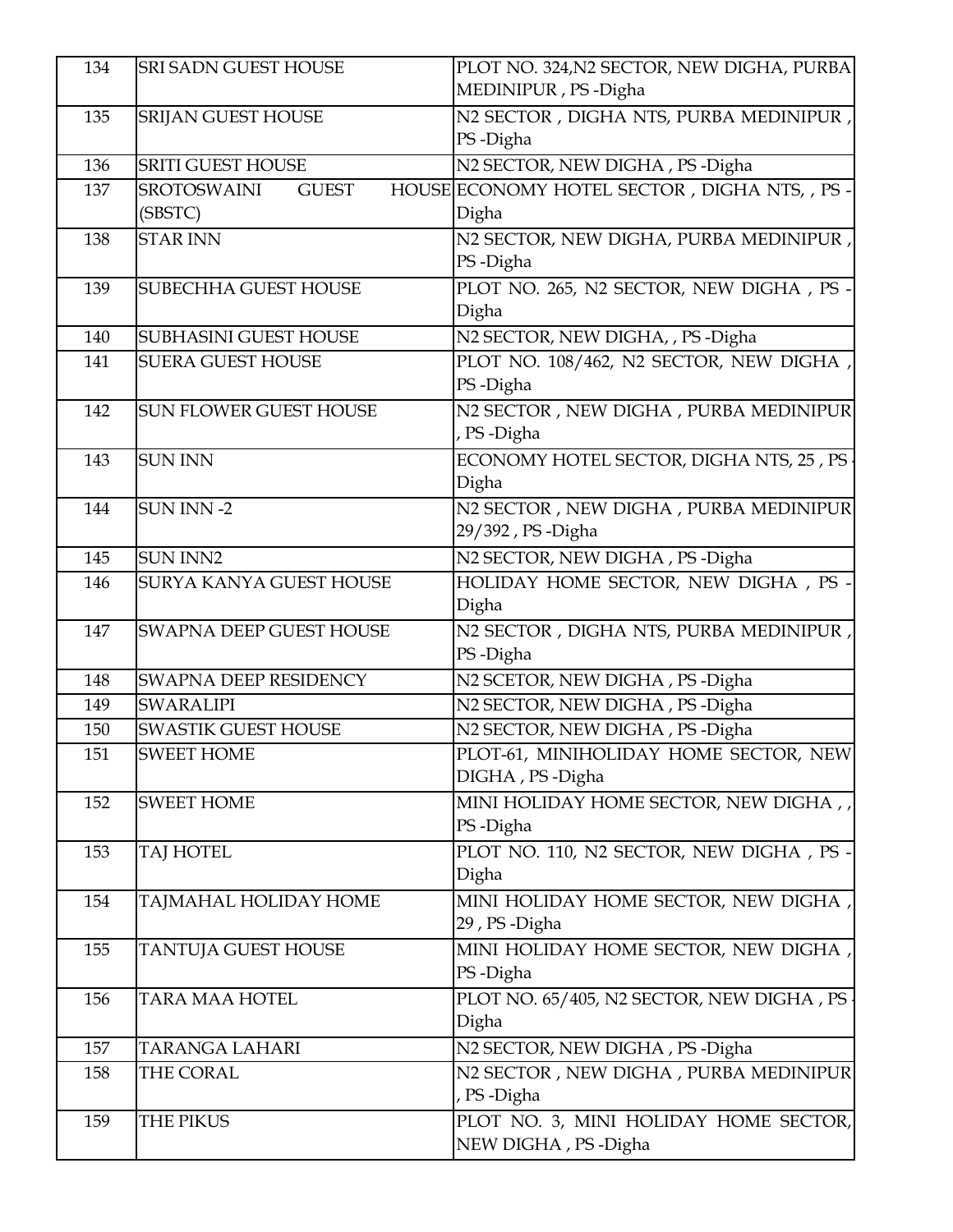| 160 | THE PIKUS INN              | PLOT NO. C-2, B-1 SECTOR, NEW DIGHA,     |
|-----|----------------------------|------------------------------------------|
|     |                            | PURBA MEDINIP, PS-Digha                  |
| 161 | THE PIKUS INN              | B1 SECTOR, NEW DIGHA, PURBA MEDINIPUR,   |
|     |                            | PS-Digha                                 |
| 162 | THE ROYAL SEA              | B1 SECTOR, NEW DIGHA, PURBA MEDINIPUR,   |
|     |                            | PS-Digha                                 |
| 163 | THIKNA GUEST HOUSE         | PLOT NO. 109, N2 SECTOR, NEW DIGHA, PS - |
|     |                            | Digha                                    |
| 164 | <b>TIDAL WAVE</b>          | PLOT NO. 27, N-2 SECTOR, NEW DIGHA, PS - |
|     |                            | Digha                                    |
| 165 | <b>TIRUPATI GUEST INN</b>  | PLOT NO. 108, N2 SECTOR, NEW DIGHA, PS - |
|     |                            | Digha                                    |
| 166 | <b>TOKYO INN</b>           | MINI HOLIDAY HOME SECTOR, NEW DIGHA,     |
|     |                            | PS-Digha                                 |
| 167 | <b>TOMAR BARI</b>          | PLOT NO. 71, N2 SECTOR, NEW DIGHA, PS -  |
|     |                            | Digha                                    |
| 168 | <b>TOPABAN GUEST HOUSE</b> | N2 SECTOR, NEW DIGHA, PS-Digha           |
| 169 | <b>TULIKA TANUSHREE</b>    | MINI HOLIDAY HOME SECTOR, NEW DIGHA,     |
|     |                            | 14, PS-Digha                             |
| 170 | <b>UJJAL GUEST HOUSE</b>   | N2 SECTOR, NEW DIGHA, PS-Digha           |
| 171 | <b>UTSAB GUEST HOUSE</b>   | N2 SECTOR, NEW DIGHA, PS-Digha           |
| 172 | <b>VENUS GUEST HOUSE</b>   | N2 SECTOR, 336, PS-Digha                 |
| 173 | WELL COME GUEST HOUSE      | N2 SECTOR, NEW DIGHA, PS-Digha           |
| 174 | WHITE HOUSE HOLIDAY INN    | 62, N2 SECTOR, NEW DIGHA, PURBA          |
|     |                            | MEDINIPUR, PS-Digha                      |
| 175 | <b>WHITE LILY</b>          | N2 SECTOR, NEW DIGHA, PURBA MEDINIPUR    |
|     |                            | 28/391, PS-Digha                         |
| 176 | WHITELILY                  | N2 SECTOR 28/391, PS-Digha               |
| 177 | YEASHARJYA AISHWARYA       | N2 SECTOR, NEW DIGHA, PS-Digha           |
| 178 | YES REGENCY                | PLOT NO. 65, MINI HOLIDAY HOME SECTOR,   |
|     |                            | NEW DIGHA, PS-Digha                      |
| 179 | YOUTH HOSTEL               | B1 SECTOR, NEW DIGHA, PURBA MEDINIPUR,   |
|     |                            | PS-Digha                                 |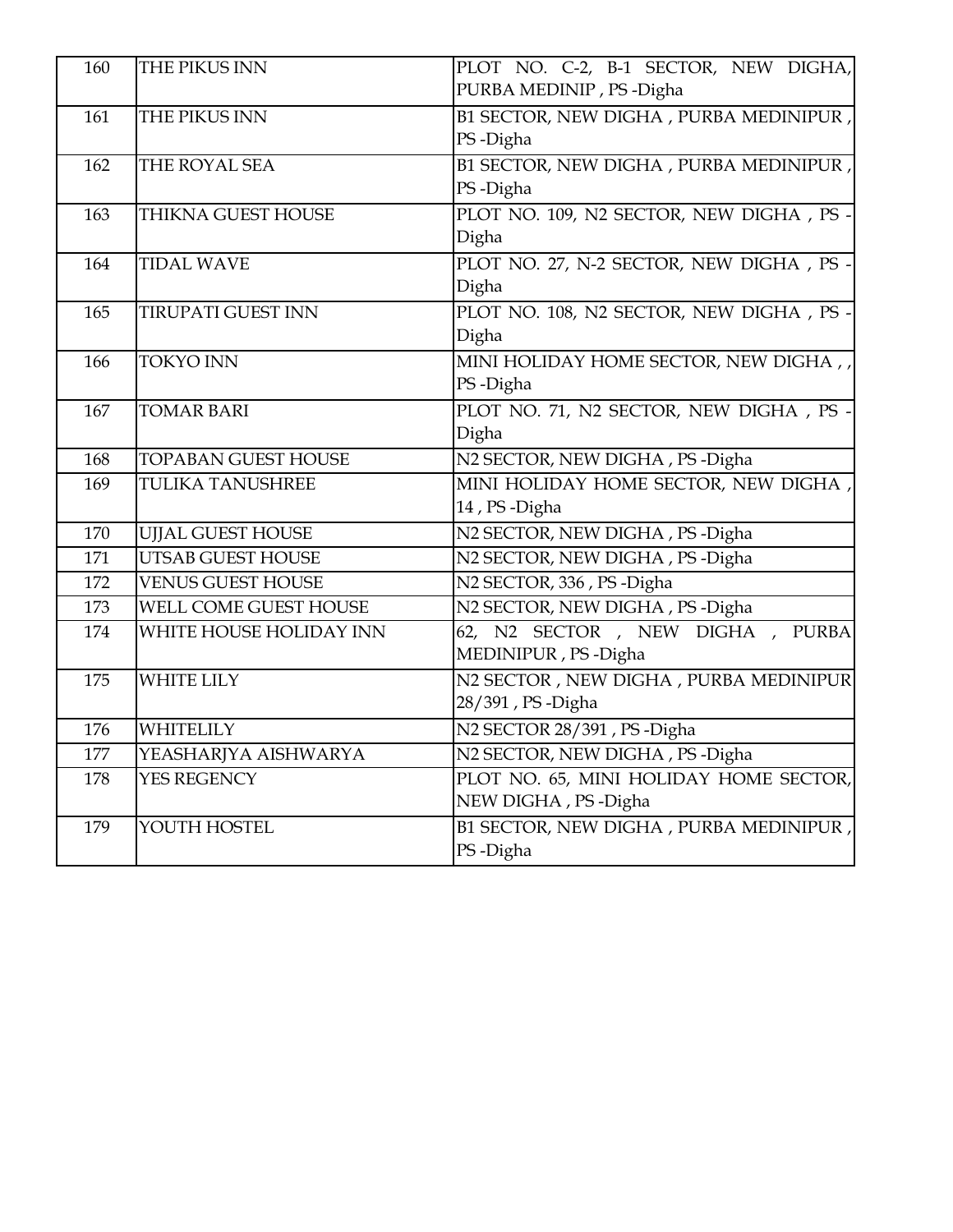**Annexure - C**

| <b>Sl. No.</b> | <b>Hotel Name</b>           | <b>Hotel Address</b>                               |
|----------------|-----------------------------|----------------------------------------------------|
|                |                             |                                                    |
| 1              |                             | KHADALGOBRA, BHABAPAGLA, OLD DIGHA, PURBA          |
|                | <b>ABAKASH LODGE</b>        | MEDINIPUR, PS - Digha Mohana                       |
| $\overline{2}$ |                             | FORESHORE ROAD, OLD DIGHA, PURBA MEDINIPUR, PS -   |
|                | <b>ADITYA INTERNATIONAL</b> | Digha Mohana                                       |
| $\overline{3}$ | <b>AMAR KUNJA</b>           | SIBALOY ROAD, OLD DIGHA, PS -Digha Mohana          |
| 4              |                             | FORESHORE ROAD, OLD DIGHA, PURBA MEDINIPUR, PS-    |
|                | <b>AMRAPALI</b>             | Digha Mohana                                       |
| 5              | <b>ANANDA LOK 2</b>         | SIBALOY ROAD, OLD DIGHA, PS-Digha Mohana           |
| 6              |                             | BARISTER COLONY, DIGHA, PURBA MEDINIPUR, PS -      |
|                | <b>ANANDA SADAN</b>         | Digha Mohana                                       |
| $\overline{7}$ |                             | KHADALGOBRA, OLD DIGHA, PURBA MEDINIPUR, PS -      |
|                | <b>ANANTA GUEST HOUSE</b>   | Digha Mohana                                       |
| 8              | <b>ANINDITA GUEST HOUSE</b> | OLD DIGHA, PS-Digha Mohana                         |
| 9              | <b>ANJALI GUEST HOUSE</b>   | SIBALOY ROAD, OLD DIGHA, PS-Digha Mohana           |
| 10             |                             | RAJ BARI COMPLEX, OLD DIGHA, PURBA MEDINIPUR, PS - |
|                | <b>ANJALI NIBAS</b>         | Digha Mohana                                       |
| 11             |                             | FORESHORE ROAD, OLD DIGHA, PURBA MEDINIPUR, PS -   |
|                | APARAJITA COTTAGE           | Digha Mohana                                       |
| 12             | <b>ARAMYAK GUEST HOUSE</b>  | OLD DIGHA, PS - Digha Mohana                       |
| 13             |                             | RAJ BARI COMPLEX, OLD DIGHA, PURBA MEDINIPUR, PS - |
|                | <b>ARATI LODGE</b>          | Digha Mohana                                       |
| 14             | <b>ARNAPURNA RESORT</b>     | SIBALOY ROAD, OLD DIGHA, PS-Digha Mohana           |
|                | <b>ASHA LODGE</b>           | SIBALOY ROAD, OLD DIGHA, PS - Digha Mohana         |
| 15             |                             |                                                    |
| 16             |                             | RAJ BARI COMPLEX, OLD DIGHA, PURBA MEDINIPUR, PS - |
|                | <b>ASHA MUKTI</b>           | Digha Mohana                                       |
| 17             |                             | OLD DIGHA, EASTERN SIDE OF APARAJITA, PS-Digha     |
|                | <b>B.S. PALACE</b>          | Mohana                                             |
| 18             |                             | FORESHORE ROAD, OLD DIGHA, PURBA MEDINIPUR, PS -   |
|                | BALAKA                      | Digha Mohana                                       |
| 19             |                             | OLD DIGHA, RAJBARI COMPLEX, PURBA MEDINIPUR, PS -  |
|                | BALAKA HOTELS PVT. LTD.     | Digha Mohana                                       |
| 20             | BARRACKPUR, MEUICIPALITY,   | OLD DIGHA, PS - Digha Mohana                       |
| 21             | <b>BARSA RESORT</b>         | OLD DIGHA, PS - Digha Mohana                       |
| 22             | <b>BASAB DUTTA</b>          | SIBALOY ROAD, OLD DIGHA, PS-Digha Mohana           |
| 23             | <b>BELANIBAS</b>            | OLD DIGHA, PS - Digha Mohana                       |
| 24             | <b>BHARAT</b>               | OLD DIGHA, PS - Digha Mohana                       |
| 25             |                             | KHADALGOBRA, BHABAPAGLA, OLD DIGHA, PURBA          |
|                | <b>BHARATI LODGE</b>        | MEDINIPUR, PS - Digha Mohana                       |
| 26             |                             | OLD DIGHA, EASTERN SIDE OF APARAJITA, PS-Digha     |
|                | <b>BHARATI NIBAS</b>        | Mohana                                             |
| 27             |                             | RAJ BARI COMPLEX, OLD DIGHA, PURBA MEDINIPUR, PS - |
|                | <b>BINA LODGE</b>           | Digha Mohana                                       |
| 28             |                             | FORESHORE ROAD, OLD DIGHA, PURBA MEDINIPUR, PS -   |
|                | <b>BLUE VIEW</b>            | Digha Mohana                                       |
| 29             | <b>CHALANTIKA</b>           | SIBALOY ROAD, OLD DIGHA, PS-Digha Mohana           |
| 30             | <b>CHANDANA</b>             | OLD DIGHA, PS - Digha Mohana                       |
|                |                             |                                                    |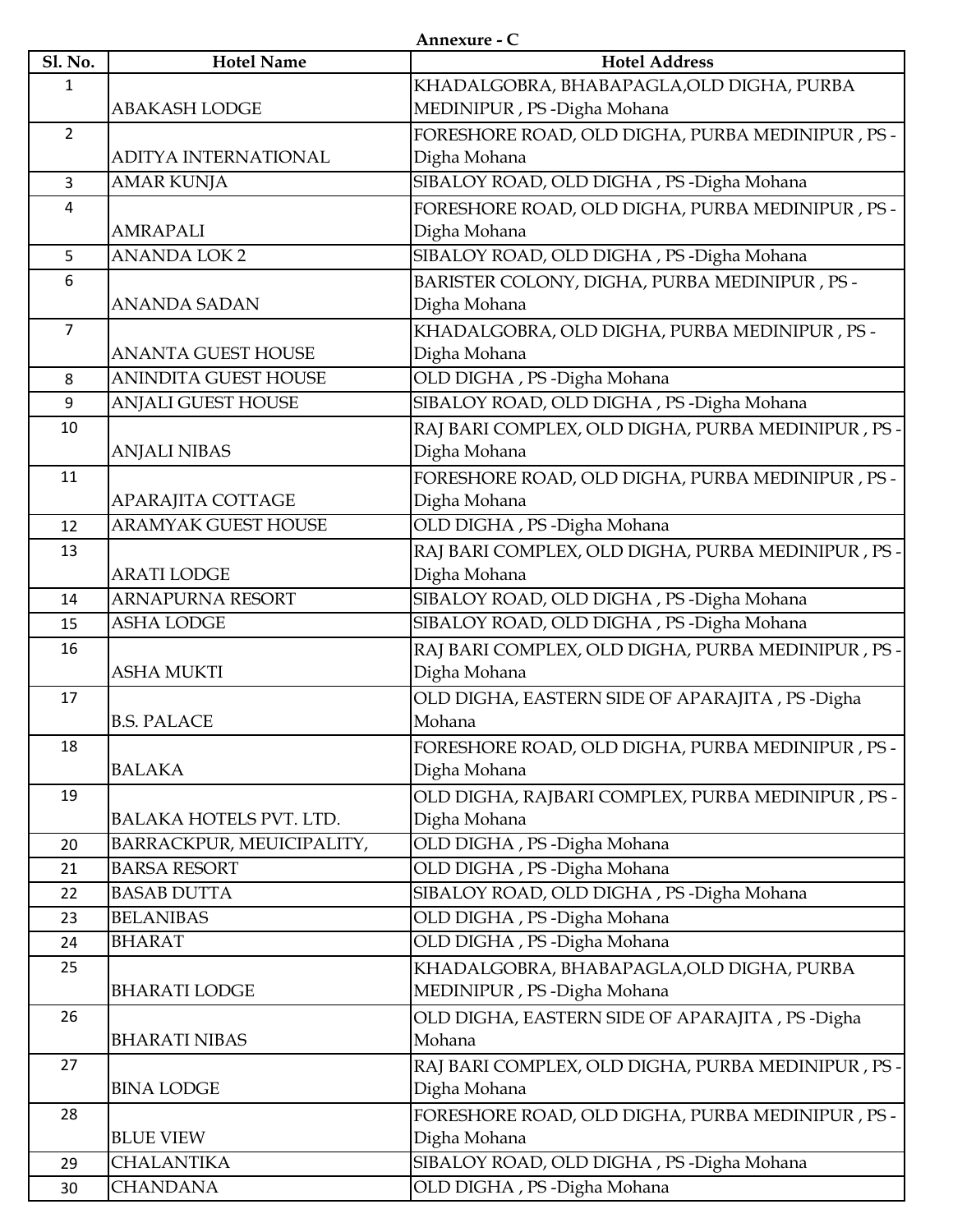| 31 |                          | KHADALGOBRA, OLD DIGHA, PURBA MEDINIPUR, PS -       |
|----|--------------------------|-----------------------------------------------------|
|    | CHOWDHURY LODGE          | Digha Mohana                                        |
| 32 |                          | NO. 222, BRRISTER COLONY, DIGHA, PURBA MEDINIPUR,   |
|    | <b>COSY INN</b>          | PS-Digha Mohana                                     |
| 33 | D.B.I.H. HOME            | OLD DIGHA, PS-Digha Mohana                          |
| 34 |                          | BRISTER COLONY, OLD DIGHA, PURBA MEDINIPUR, PS -    |
|    | <b>DAS BHABAN</b>        | Digha Mohana                                        |
| 35 |                          | BARISTER COLONEY, OLD DIGHA, OLD DIGHA, , PS -Digha |
|    | <b>DAS BHAWAN</b>        | Mohana                                              |
| 36 | <b>DEBOPRIYA</b>         | OLD DIGHA, PS-Digha Mohana                          |
| 37 | <b>DIGHA KUTHI</b>       | GADADHARPUR, OLD DIGHA, , PS-Digha Mohana           |
| 38 | <b>DIGHA LODGE</b>       | SIBALOY ROAD, OLD DIGHA, PS-Digha Mohana            |
| 39 |                          | KHADALGOBRA, BHABAPAGLA,OLD DIGHA, PURBA            |
|    | DIGHALI TOURISM PROPERTY | MEDINIPUR, PS-Digha Mohana                          |
| 40 | <b>DISHA INN</b>         | SIBALOY ROAD, OLD DIGHA, PS-Digha Mohana            |
| 41 | <b>DLANANJOY LODGE</b>   | SIBALOY ROAD, OLD DIGHA, PS - Digha Mohana          |
| 42 |                          | FORESHORE ROAD, OLD DIGHA, PURBA MEDINIPUR, PS -    |
|    | <b>DROUPADI</b>          | Digha Mohana                                        |
| 43 | <b>EKANTA APAN</b>       | SIBALOY ROAD, OLD DIGHA, PS-Digha Mohana            |
| 44 |                          | RAJ BARI COMPLEX, OLD DIGHA, PURBA MEDINIPUR, PS -  |
|    | <b>EVENING STAR</b>      | Digha Mohana                                        |
| 45 | <b>FUJI GUEST HOUSE</b>  | SIBALOY ROAD, OLD DIGHA, PS-Digha Mohana            |
| 46 |                          | RAJ BARI COMPLEX, OLD DIGHA, PURBA MEDINIPUR, PS -  |
|    | <b>GOLDEN TUCH</b>       | Digha Mohana                                        |
| 47 |                          | RAJ BARI COMPLEX, OLD DIGHA, PURBA MEDINIPUR, PS -  |
|    | <b>GOURI LODGE</b>       | Digha Mohana                                        |
| 48 |                          | BRISTER COLONY, OLD DIGHA, PURBA MEDINIPUR, PS -    |
|    | <b>GREEN HOUSE</b>       | Digha Mohana                                        |
| 49 | <b>GREEN PARK</b>        | OLD DIGHA, PS - Digha Mohana                        |
| 50 |                          | BRISTER COLONY, OLD DIGHA, PURBA MEDINIPUR, PS -    |
|    | <b>HOTEL A PLUS</b>      | Digha Mohana                                        |
| 51 | <b>HOTEL ACHAL</b>       | SIBALOY ROAD, OLD DIGHA, PS - Digha Mohana          |
| 52 |                          | BARISTER COLONY, DIGHA, PURBA MEDINIPUR, PS -       |
|    | <b>HOTEL ALBATROSS</b>   | Digha Mohana                                        |
| 53 | <b>HOTEL ALPANA</b>      | SIBALOY ROAD, OLD DIGHA, PS-Digha Mohana            |
| 54 | HOTEL AMANTRA            | SIBALOY ROAD, OLD DIGHA, PS-Digha Mohana            |
| 55 |                          | RAJ BARI COMPLEX, OLD DIGHA, PURBA MEDINIPUR, PS -  |
|    | <b>HOTEL AMANTRAN</b>    | Digha Mohana                                        |
| 56 |                          | RAJ BARI COMPLEX, OLD DIGHA, PURBA MEDINIPUR, PS -  |
|    | <b>HOTEL AMIT</b>        | Digha Mohana                                        |
| 57 | <b>HOTEL ANANDA</b>      | SIBALOY ROAD, OLD DIGHA, PS-Digha Mohana            |
| 58 | HOTEL ANANDA LOK         | SIBALOY ROAD, OLD DIGHA, PS-Digha Mohana            |
| 59 | HOTEL ANANDAMOY          | SIBALOY ROAD, OLD DIGHA, PS-Digha Mohana            |
| 60 |                          | FORESHORE ROAD, OLD DIGHA, PURBA MEDINIPUR, PS -    |
|    | <b>HOTEL APARUPA</b>     | Digha Mohana                                        |
| 61 |                          | BRISTER COLONY, OLD DIGHA, PURBA MEDINIPUR, PS -    |
|    | <b>HOTEL ART LAND</b>    | Digha Mohana                                        |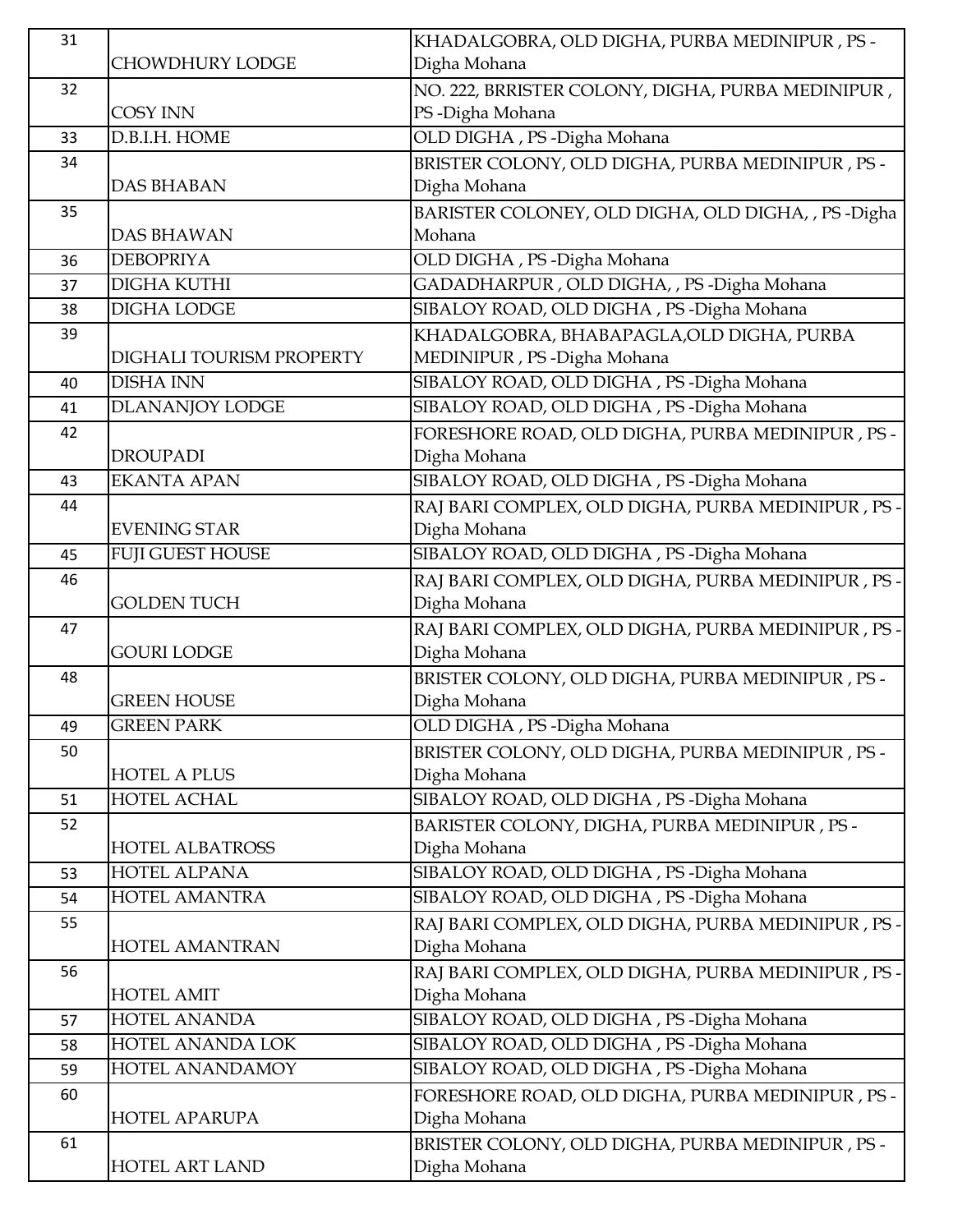| 62 |                        | BARRISTER COLONY, OLD DIGHA, PURBA MEDINIPUR, PS                   |
|----|------------------------|--------------------------------------------------------------------|
|    | <b>HOTEL ART LAND</b>  | -Digha Mohana                                                      |
| 63 |                        | OLD DIGHA, RAJ BARI COMPLEX, PURBA MEDINIPUR , PS -                |
|    | HOTEL ASHAMUKTI        | Digha Mohana                                                       |
| 64 |                        | PLOT NO.2034/2172, RAJBARI COMPLEX, SIBALOY ROAD,                  |
|    | <b>HOTEL ASHIRBAD</b>  | PS-Digha Mohana                                                    |
| 65 |                        | RAJ BARI COMPLEX, OLD DIGHA, PURBA MEDINIPUR, PS -                 |
|    | <b>HOTEL ASIRBAD</b>   | Digha Mohana                                                       |
| 66 |                        | BRISTER COLONY, OLD DIGHA, PURBA MEDINIPUR, PS -                   |
|    | <b>HOTEL AVINANDAN</b> | Digha Mohana                                                       |
| 67 | <b>HOTEL BASANTI</b>   | SIBALOY ROAD, OLD DIGHA, PS - Digha Mohana                         |
| 68 |                        | RAJ BARI COMPLEX, OLD DIGHA, PURBA MEDINIPUR, PS -                 |
|    | HOTEL BISRAMIKA        | Digha Mohana                                                       |
| 69 | <b>HOTEL BOY VIEW</b>  | SIBALOY ROAD, OLD DIGHA, PS - Digha Mohana                         |
| 70 |                        | OLD DIGHA, FORESHORE ROAD, DIGHA, PURBA                            |
|    | HOTEL CAFETERIA LODGE  | MEDINIPUR, PS-Digha Mohana                                         |
| 71 | <b>HOTEL CHARARU</b>   | SIBALOY ROAD, OLD DIGHA, PS-Digha Mohana                           |
| 72 | <b>HOTEL CHARU</b>     | SHIBALAY ROAD, OLD DIGHA, PS-Digha Mohana                          |
| 73 | HOTEL CLASSIC          | SIBALOY ROAD, OLD DIGHA, PS-Digha Mohana                           |
| 74 |                        | BRISTER COLONY, OLD DIGHA, PURBA MEDINIPUR, PS -                   |
|    | <b>HOTEL COSY</b>      | Digha Mohana                                                       |
| 75 |                        | DIGHA FOREST BANGLO ROAD (RAJBARI SECTOR), PS -                    |
|    | <b>HOTEL DEBOPRIYA</b> | Digha Mohana                                                       |
| 76 | <b>HOTEL DEVI</b>      | SIBALOY ROAD, OLD DIGHA, PS-Digha Mohana                           |
| 77 |                        | GOBINDABASAN, BARISTER COLONY, OLD DIGHA, PS -                     |
|    | <b>HOTEL DIGHA</b>     | Digha Mohana                                                       |
|    |                        |                                                                    |
| 78 |                        | GOBINDABASAN, BARISTER COLONY, OLD DIGHA, PS -                     |
|    | <b>HOTEL DIGHA 69</b>  | Digha Mohana                                                       |
| 79 |                        | BRISTER COLONY, OLD DIGHA, PURBA MEDINIPUR, PS -                   |
|    | <b>HOTEL DOLPHIN</b>   | Digha Mohana                                                       |
| 80 |                        | RAJ BARI COMPLEX, OLD DIGHA, PURBA MEDINIPUR, PS -                 |
|    | <b>HOTEL DUKE</b>      | Digha Mohana                                                       |
| 81 |                        | RAJ BARI COMPLEX, OLD DIGHA, PURBA MEDINIPUR, PS -                 |
|    | <b>HOTEL GANGA</b>     | Digha Mohana                                                       |
| 82 | HOTEL GREEN HOUSE      | BARISTER COLONY, OLD DIGHA, PS-Digha Mohana                        |
| 83 |                        | BRISTER COLONY, OLD DIGHA, PURBA MEDINIPUR, PS -                   |
|    | <b>HOTEL IDEAL</b>     | Digha Mohana                                                       |
| 84 |                        | BRISTER COLONY, OLD DIGHA, PURBA MEDINIPUR, PS -                   |
|    | <b>HOTEL INDRANIL</b>  | Digha Mohana                                                       |
| 85 |                        | RAJ BARI COMPLEX, OLD DIGHA, PURBA MEDINIPUR, PS-                  |
|    | <b>HOTEL JAHNABI</b>   | Digha Mohana                                                       |
| 86 | HOTEL JALANIDHI        | SIBALOY ROAD, OLD DIGHA, PS -Digha Mohana                          |
| 87 | HOTEL JHINUK           | SIBALOY ROAD, OLD DIGHA, PS-Digha Mohana                           |
| 88 | <b>HOTEL KANJSTIKA</b> | OLD DIGHA, PS-Digha Mohana                                         |
| 89 | HOTEL KICHUKSHAN       | RAJ BARI COMPLEX, OLD DIGHA, PURBA MEDINIPUR, PS -<br>Digha Mohana |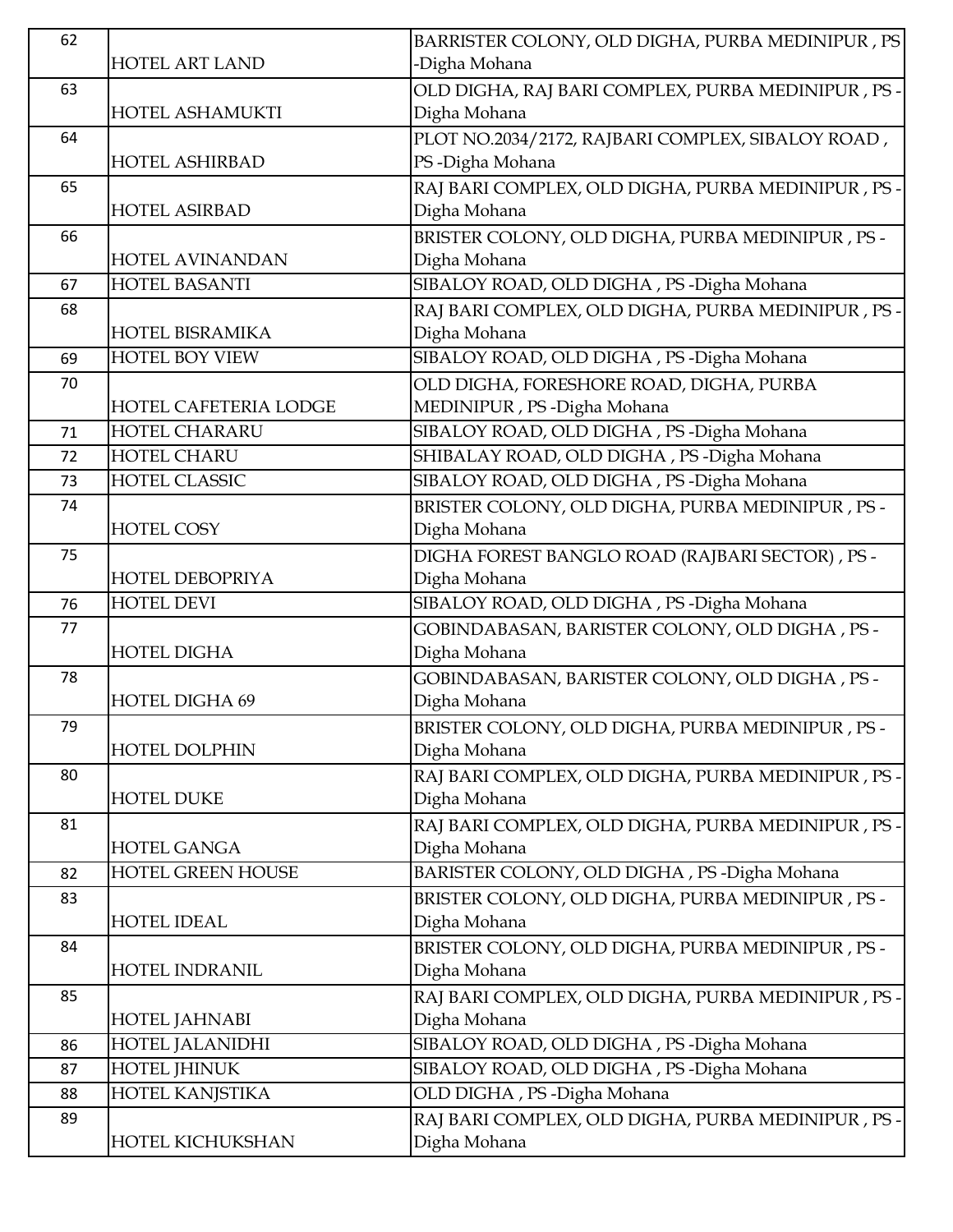| 90  |                           | RAJ BARI COMPLEX, OLD DIGHA, PURBA MEDINIPUR, PS-   |
|-----|---------------------------|-----------------------------------------------------|
|     | HOTEL KICHUKSHAN          | Digha Mohana                                        |
| 91  |                           | FORESHORE ROAD, OLD DIGHA, PURBA MEDINIPUR, PS -    |
|     | <b>HOTEL LAHARI</b>       | Digha Mohana                                        |
| 92  | <b>HOTEL LOTUS</b>        | SIBALOY ROAD, OLD DIGHA, PS-Digha Mohana            |
| 93  | HOTEL M.P. R.             | SIBALOY ROAD, OLD DIGHA, PS -Digha Mohana           |
| 94  |                           | RAJ BARI COMPLEX, OLD DIGHA, PURBA MEDINIPUR, PS -  |
|     | HOTEL MENAKA              | Digha Mohana                                        |
| 95  |                           | RAJ BARI COMPLEX, OLD DIGHA, PURBA MEDINIPUR, PS -  |
|     | <b>HOTEL NANDAN</b>       | Digha Mohana                                        |
| 96  |                           | FORESHORE ROAD, OLD DIGHA, PURBA MEDINIPUR, PS -    |
|     | HOTEL NANDAN (LODGE)      | Digha Mohana                                        |
| 97  | <b>HOTEL OASIS</b>        | SIBALOY ROAD, OLD DIGHA, PS-Digha Mohana            |
| 98  |                           | BRISTER COLONY, OLD DIGHA, PURBA MEDINIPUR, PS -    |
|     | <b>HOTEL PAYEL</b>        | Digha Mohana                                        |
| 99  | HOTEL PRANTIKA BANQUET &  | DIGHA BYPASS ROAD, KHADAL GOBRA, DIGHA , PS -       |
|     | <b>RESORT</b>             | Digha Mohana                                        |
| 100 | HOTEL PRANTIKA BANQUET &  | DIGHA BYPASS ROAD, KHADAL GOBRA, DIGHA, PS -        |
|     | <b>RESORT</b>             | Digha Mohana                                        |
| 101 |                           | RAJ BARI COMPLEX, OLD DIGHA, PURBA MEDINIPUR, PS -  |
|     | <b>HOTEL RAINBOW</b>      | Digha Mohana                                        |
| 102 |                           | RAJ BARI COMPLEX, OLD DIGHA, PURBA MEDINIPUR, PS -  |
|     | <b>HOTEL RAJ SURAJ</b>    | Digha Mohana                                        |
| 103 | <b>HOTEL RAJA</b>         | SIBALOY ROAD, OLD DIGHA, PS-Digha Mohana            |
| 104 |                           | FORESHORE ROAD, OLD DIGHA, PURBA MEDINIPUR, PS-     |
|     | <b>HOTEL RAJLAXMI</b>     | Digha Mohana                                        |
| 105 |                           | BARISTER COLONY, DIGHA, PURBA MEDINIPUR, PS -       |
|     | <b>HOTEL RATNADEEP</b>    | Digha Mohana                                        |
| 106 |                           | BARRISTER COLONY, OLD DIGHA, PURBA MEDINIPUR, PS    |
|     | HOTEL ROYAL SUN VIEW      | -Digha Mohana                                       |
| 107 | <b>HOTEL RUPSA</b>        | SIBALOY ROAD, OLD DIGHA, PS-Digha Mohana            |
| 108 |                           | BARISTER COLONY, DIGHA, PURBA MEDINIPUR, PS -       |
|     | <b>HOTEL RUPSA VALLEY</b> | Digha Mohana                                        |
| 109 |                           | RAJ BARI COMPLEX, OLD DIGHA, PURBA MEDINIPUR , PS - |
|     | HOTEL SADHANA INN         | Digha Mohana                                        |
| 110 | HOTEL SAMRAT              | SIBALOY ROAD, OLD DIGHA, PS-Digha Mohana            |
| 111 |                           | RAJ BARI COMPLEX, OLD DIGHA, PURBA MEDINIPUR, PS-   |
|     | <b>HOTEL SANDHYADEEP</b>  | Digha Mohana                                        |
| 112 |                           | RAJ BARI COMPLEX, OLD DIGHA, PURBA MEDINIPUR , PS - |
|     | HOTEL SANTI NIBAS         | Digha Mohana                                        |
| 113 |                           | BARISTER COLONY, DIGHA, PURBA MEDINIPUR, PS -       |
|     | HOTEL SARADHANJALI        | Digha Mohana                                        |
| 114 |                           | FOREST BUNGLOW ROAD. DIGHA MOHANA, , PS - Digha     |
|     | <b>HOTEL SAROJ</b>        | Mohana                                              |
| 115 |                           | RAJ BARI COMPLEX, OLD DIGHA, PURBA MEDINIPUR , PS · |
|     | <b>HOTEL SATHI</b>        | Digha Mohana                                        |
| 116 | HOTEL SATYA VAUEE         | SIBALOY ROAD, OLD DIGHA, PS-Digha Mohana            |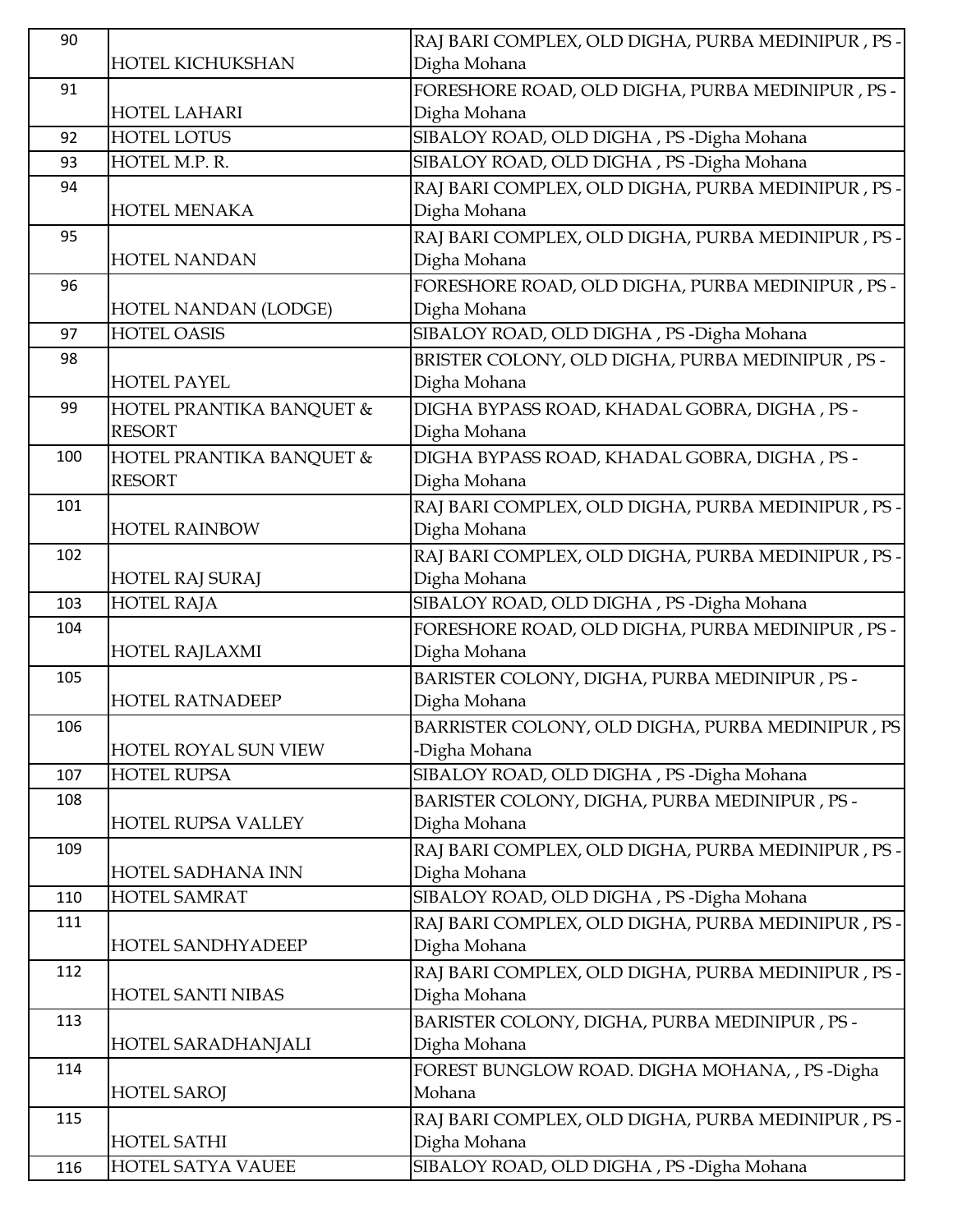| 117 |                         | BRISTER COLONY, OLD DIGHA, PURBA MEDINIPUR, PS -    |
|-----|-------------------------|-----------------------------------------------------|
|     | <b>HOTEL SEA COAST</b>  | Digha Mohana                                        |
| 118 |                         | PLOT NO. 1074, 1075, SHIBALAY ROAD, OLD DIGHA, PS - |
|     | <b>HOTEL SEA GREEN</b>  | Digha Mohana                                        |
| 119 |                         | BRISTER COLONY, OLD DIGHA, PURBA MEDINIPUR, PS -    |
|     | <b>HOTEL SEA GULL</b>   | Digha Mohana                                        |
| 120 |                         | KHADALGOBRA, BHABAPAGLA, OLD DIGHA, PURBA           |
|     | <b>HOTEL SEA LINK</b>   | MEDINIPUR, PS - Digha Mohana                        |
| 121 |                         |                                                     |
|     | <b>HOTEL SEA WIND</b>   | OLD DIGHA BARRISTER COLONY, PS-Digha Mohana         |
| 122 |                         | RAJ BARI COMPLEX, OLD DIGHA, PURBA MEDINIPUR, PS -  |
|     | HOTEL SILVER TUCH       | Digha Mohana                                        |
| 123 | HOTEL SOHOM             | SIBALOY ROAD, OLD DIGHA, PS -Digha Mohana           |
| 124 | <b>HOTEL SORAJ</b>      | OLD DIGHA, PS-Digha Mohana                          |
| 125 |                         | RAJ BARI COMPLEX, OLD DIGHA, PURBA MEDINIPUR, PS -  |
|     | <b>HOTEL SUBHASRI</b>   | Digha Mohana                                        |
| 126 |                         | RAJ BARI COMPLEX, OLD DIGHA, PURBA MEDINIPUR, PS-   |
|     | <b>HOTEL SUN -N-SEA</b> | Digha Mohana                                        |
| 127 | HOTEL SUN RISE          | OLD DIGHA, PS - Digha Mohana                        |
| 128 |                         | RJBARI COMPLEX, SIBALOY ROAD, OLD DIGHA, PURBA      |
|     | <b>HOTEL SUN'N SEA</b>  | MED, PS-Digha Mohana                                |
| 129 |                         | RAJ BARI COMPLEX, OLD DIGHA, PURBA MEDINIPUR, PS -  |
|     | <b>HOTEL SURYAMOY</b>   | Digha Mohana                                        |
| 130 |                         | BRISTER COLONY, OLD DIGHA, PURBA MEDINIPUR, PS -    |
|     | <b>HOTEL TULIP</b>      | Digha Mohana                                        |
| 131 | <b>HOTEL UJAL</b>       | SIBALOY ROAD, OLD DIGHA, PS -Digha Mohana           |
| 132 |                         | GOBINDABASAN, BARISTER COLONY, OLD DIGHA, PS -      |
|     | HOTEL YOTSNA            | Digha Mohana                                        |
| 133 |                         | GOBINDABASAN, BARISTER COLONY, OLD DIGHA, PS -      |
|     | HOTEL YOTSNA            | Digha Mohana                                        |
| 134 | <b>INDRADEB</b>         | OLD DIGHA, PS-Digha Mohana                          |
| 135 |                         | BARISTER COLONY, DIGHA, PURBA MEDINIPUR, PS -       |
|     | ISHANI INTERNATIONAL    | Digha Mohana                                        |
| 136 | <b>JALSA GHAR</b>       | SIBALOY ROAD, OLD DIGHA, PS -Digha Mohana           |
| 137 | <b>KAHINI</b>           | OLD DIGHA, PS - Digha Mohana                        |
| 138 | KAMARHATI POURASAVA     | OLD DIGHA, PS-Digha Mohana                          |
| 139 |                         | RAJ BARI COMPLEX, OLD DIGHA, PURBA MEDINIPUR, PS -  |
|     | KANYA KUMARI LODGE      | Digha Mohana                                        |
| 140 | <b>KINJAL</b>           | OLD DIGHA, PS-Digha Mohana                          |
| 141 |                         | KHADALGOBRA, BHABAPAGLA, OLD DIGHA, PURBA           |
|     | KONI GUEST HOUSE        | MEDINIPUR, PS - Digha Mohana                        |
| 142 |                         | BARISTER COLONY, OLD DIGHA, PURBA MEDINIPUR, PS-    |
|     | LODGE ABHINANDAN        | Digha Mohana                                        |
| 143 | <b>LODGE ALISAN</b>     | OLD DIGHA, PS-Digha Mohana                          |
| 144 |                         | RAJ BARI COMPLEX, OLD DIGHA, PURBA MEDINIPUR, PS -  |
|     | <b>LOKANJALI</b>        | Digha Mohana                                        |
| 145 | <b>LOKNATH</b>          | SIBALOY ROAD, OLD DIGHA, PS - Digha Mohana          |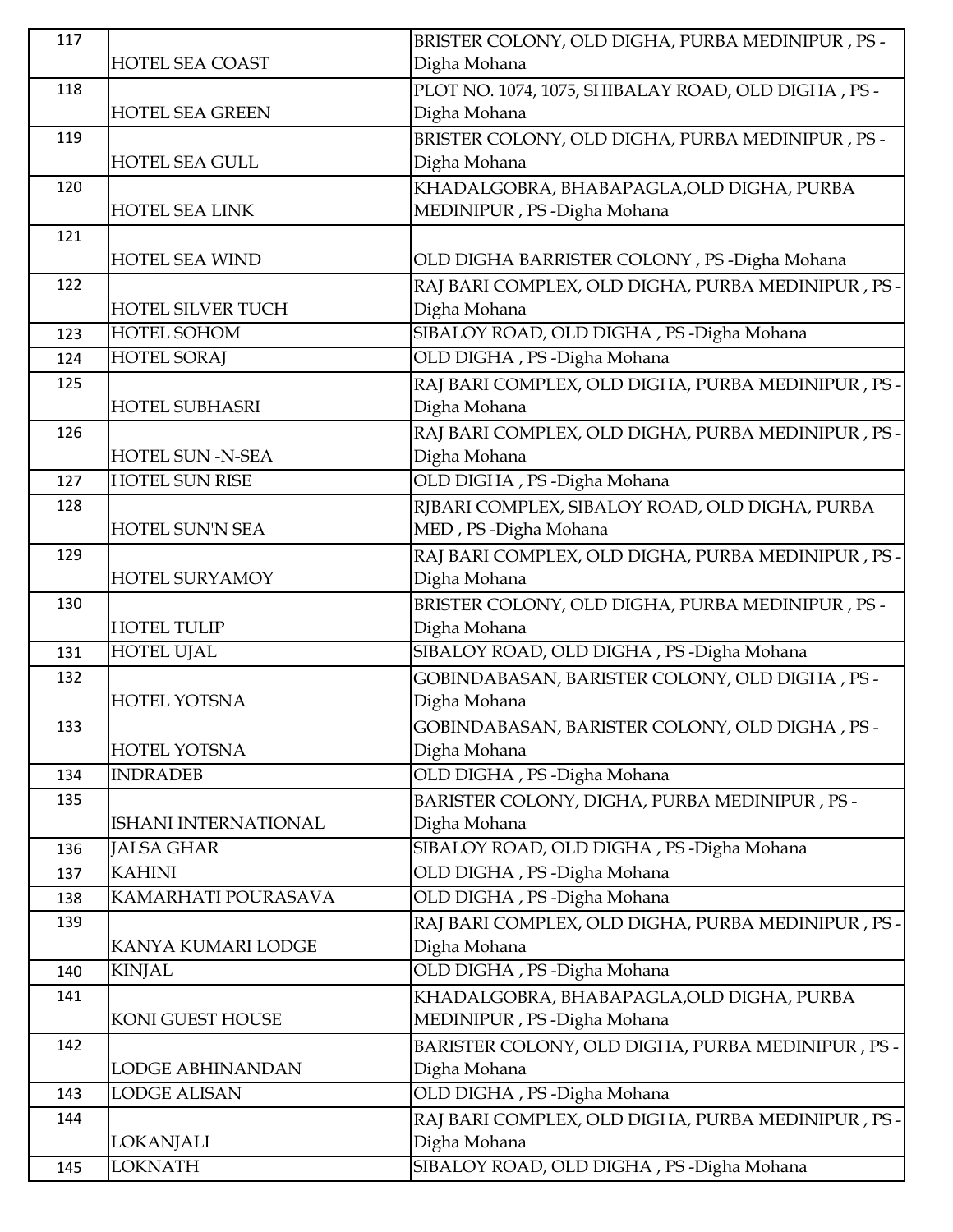| 146        |                                   | KHADALGOBRA, OLD DIGHA, PURBA MEDINIPUR, PS -                                        |
|------------|-----------------------------------|--------------------------------------------------------------------------------------|
|            | <b>MAA TARA LODGE</b>             | Digha Mohana                                                                         |
| 147        | <b>MAHALIS GUEST HOUSE</b>        | SIBALOY ROAD, OLD DIGHA, PS-Digha Mohana                                             |
| 148        | <b>MATRI VILLA</b>                | SIBALOY ROAD, OLD DIGHA, PS-Digha Mohana                                             |
| 149        | <b>MAYUR PALACE</b>               | SIBALOY ROAD, OLD DIGHA, PS - Digha Mohana                                           |
| 150        |                                   | BRISTER COLONY, OLD DIGHA, PURBA MEDINIPUR, PS -                                     |
|            | <b>MERIN BLUE</b>                 | Digha Mohana                                                                         |
| 151        |                                   | BRISTER COLONY, OLD DIGHA, PURBA MEDINIPUR, PS -                                     |
|            | <b>MILAN HOTEL</b>                | Digha Mohana                                                                         |
| 152        |                                   | VILL-GOBINDABASAN, P.O.- DIGHA, DIST. PURBA MEDIN                                    |
|            | <b>MILAN HOTEL</b>                | , PS-Digha Mohana                                                                    |
| 153        | <b>MINASKHI</b>                   | SIBALOY ROAD, OLD DIGHA, PS-Digha Mohana                                             |
| 154        |                                   |                                                                                      |
|            | <b>MIRA INTERNATIONAL</b>         | FOREST BUNGLOW ROAD, OLD DIGHA, , PS - Digha Mohana                                  |
| 155        | MIRA INTERNATIONAL                | OLD DIGHA, PS-Digha Mohana                                                           |
| 156        | <b>MOON LIGHT</b>                 | OLD DIGHA, PS - Digha Mohana                                                         |
| 157        | <b>MOON LIGHT</b>                 | OLD DIGHA, PS-Digha Mohana                                                           |
| 158        | <b>MUKTA NIBAS</b>                | SIBALOY ROAD, OLD DIGHA, PS -Digha Mohana                                            |
| 159        | <b>NAYANTARA</b>                  | OLD DIGHA, PS - Digha Mohana                                                         |
| 160        |                                   | RAJBARI COMPLEX, OLD DIGHA, 2034/2172, PS-Digha                                      |
|            | <b>NEEL SAGAR</b>                 | Mohana                                                                               |
| 161        |                                   | RAJ BARI COMPLEX, OLD DIGHA, PURBA MEDINIPUR, PS -                                   |
|            | <b>NEEL SAGAR</b>                 | Digha Mohana                                                                         |
| 162        |                                   | RAJ BARI COMPLEX, OLD DIGHA, PURBA MEDINIPUR, PS -                                   |
|            | <b>NEW ANJALI NIBAS</b>           | Digha Mohana                                                                         |
| 163        |                                   | FORESHORE ROAD, OLD DIGHA, PURBA MEDINIPUR, PS -                                     |
|            | <b>NEW LAHARI LODGE</b>           | Digha Mohana                                                                         |
| 164        | <b>NEW MAYNA</b>                  | OLD DIGHA, PS-Digha Mohana                                                           |
| 165        |                                   | N2 SECTOR, HELIPAD ROAD, NEW DIGHA, PS-Digha                                         |
|            | NEW MEGHBALIKA                    | Mohana                                                                               |
| 166        |                                   | KHADALGOBRA, BHABAPAGLA,OLD DIGHA, PURBA                                             |
|            | NEW PURBASHA LODGE                | MEDINIPUR, PS-Digha Mohana                                                           |
| 167        | <b>NEW SAIKAT LODGE</b>           | OLD DIGHA, PS - Digha Mohana                                                         |
| 168        |                                   | FORESHORE ROAD, OLD DIGHA, PURBA MEDINIPUR, PS-                                      |
|            | NEW TIRUPATI GUEST HOUSE          | Digha Mohana                                                                         |
| 169        | <b>OLD MAYNA</b>                  | OLD DIGHA, PS-Digha Mohana                                                           |
| 170        | <b>OLIVIASS</b>                   | OLD DIGHA, PS-Digha Mohana                                                           |
| 171        |                                   |                                                                                      |
|            | <b>OWN LAND</b>                   | SIBALOY ROAD, OLD DIGHA, PS-Digha Mohana                                             |
| 172        | PANCHALATI                        | SIBALOY ROAD, OLD DIGHA, PS-Digha Mohana                                             |
| 173        |                                   | KHADALGOBRA, BHABAPAGLA,OLD DIGHA, PURBA                                             |
|            | PANNA LODGE                       | MEDINIPUR, PS-Digha Mohana                                                           |
| 174        |                                   | RAJ BARI COMPLEX, OLD DIGHA, PURBA MEDINIPUR, PS -                                   |
|            | PARK PLAZA                        | Digha Mohana                                                                         |
| 175        | PLAN RESORT                       | SIBALOY ROAD, OLD DIGHA, PS-Digha Mohana                                             |
| 176<br>177 | PRINCE PLAZA<br>PUSPA GUEST HOUSE | SIBALOY ROAD, OLD DIGHA, PS-Digha Mohana<br>SIBALOY ROAD, OLD DIGHA, PS-Digha Mohana |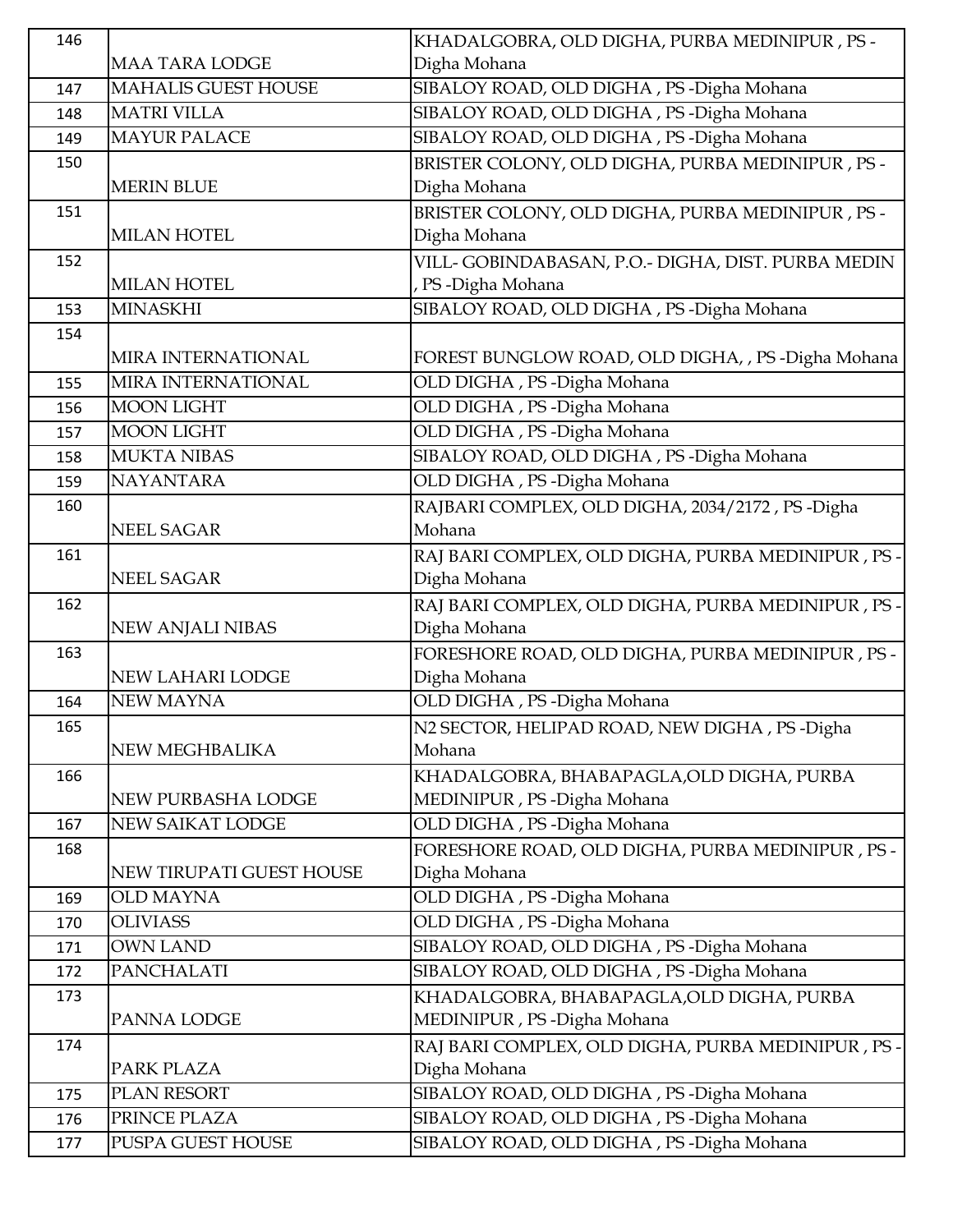| 178 |                              | RAJ BARI COMPLEX, OLD DIGHA, PURBA MEDINIPUR, PS -                 |
|-----|------------------------------|--------------------------------------------------------------------|
|     | RADHASHYAM HOTEL             | Digha Mohana                                                       |
| 179 |                              | FORESHORE ROAD, OLD DIGHA, PURBA MEDINIPUR, PS-                    |
|     | <b>RAJ MAHAL</b>             | Digha Mohana                                                       |
| 180 | <b>RAJSONIA</b>              | OLD DIGHA, PS-Digha Mohana                                         |
| 181 | <b>RANJANA</b>               | OLD DIGHA, PS - Digha Mohana                                       |
| 182 | <b>RATNA DEEP</b>            | OLD DIGHA, PS-Digha Mohana                                         |
| 183 |                              | BRISTER COLONY, OLD DIGHA, PURBA MEDINIPUR, PS -                   |
|     | <b>ROYAL SUN VIEW</b>        | Digha Mohana                                                       |
| 184 | <b>RUDRA JYOTI</b>           | OLD DIGHA, PS-Digha Mohana                                         |
| 185 |                              | RAJBARI COMPLEX, OLD DIGHA, 2034/2172, PS-Digha                    |
|     | <b>RUPASI BANGLA</b>         | Mohana                                                             |
| 186 |                              | RAJ BARI COMPLEX, OLD DIGHA, PURBA MEDINIPUR, PS -                 |
|     | <b>RUPASI BANGLA</b>         | Digha Mohana                                                       |
| 187 | <b>SAGAR DOLA</b>            | OLD DIGHA, PS-Digha Mohana                                         |
| 188 |                              | FORESHORE ROAD, OLD DIGHA, PURBA MEDINIPUR, PS-                    |
|     | <b>SAGARIKA</b>              | Digha Mohana                                                       |
| 189 | <b>SAIKAT SHREE</b>          | OLD DIGHA, PS-Digha Mohana                                         |
| 190 | <b>SAIKATABAS</b>            | BARISTER COLONY, PS-Digha Mohana                                   |
| 191 | <b>SAMRIDDHI GUEST HOUSE</b> | SIBALOY ROAD, OLD DIGHA, PS -Digha Mohana                          |
| 192 |                              | RAJ BARI COMPLEX, OLD DIGHA, PURBA MEDINIPUR, PS ·                 |
|     | SAMUDRA SAMRAT               | Digha Mohana                                                       |
| 193 |                              | RAJ BARI COMPLEX, OLD DIGHA, PURBA MEDINIPUR, PS -                 |
|     | <b>SAMUDRA SAMRAT</b>        | Digha Mohana                                                       |
| 194 |                              | BRISTER COLONY, OLD DIGHA, PURBA MEDINIPUR, PS -                   |
|     | <b>SAMUDRA VILLA</b>         | Digha Mohana                                                       |
| 195 | <b>SAND PIPER</b>            | BRISTER COLONY, OLD DIGHA, PURBA MEDINIPUR, PS -                   |
|     |                              | Digha Mohana                                                       |
| 196 | <b>SANJAY PALACE</b>         | RAJ BARI COMPLEX, OLD DIGHA, PURBA MEDINIPUR, PS -<br>Digha Mohana |
| 197 | <b>SASTIKA</b>               | OLD DIGHA, PS-Digha Mohana                                         |
| 198 |                              | KHADALGOBRA, BHABAPAGLA, OLD DIGHA, PURBA                          |
|     | <b>SATHI GUEST INN</b>       | MEDINIPUR, PS-Digha Mohana                                         |
| 199 | SAYAUTANE H. HOUSE           | SIBALOY ROAD, OLD DIGHA, PS-Digha Mohana                           |
| 200 | <b>SEA</b>                   | SIBALOY ROAD, OLD DIGHA, PS-Digha Mohana                           |
| 201 |                              | OLD DIGHA, EASTERN SIDE OF APARAJITA, PS-Digha                     |
|     | <b>SEA BREEZE</b>            | Mohana                                                             |
| 202 |                              | OLD DIGHA, EASTERN SIDE OF APARAJITA, PS-Digha                     |
|     | <b>SEA COTTAGE</b>           | Mohana                                                             |
| 203 | <b>SEA GREEN</b>             | SIBALOY ROAD, OLD DIGHA, PS-Digha Mohana                           |
| 204 |                              | BRISTER COLONY, OLD DIGHA, PURBA MEDINIPUR, PS -                   |
|     | <b>SEA N SAND</b>            | Digha Mohana                                                       |
| 205 |                              | RAJ BARI COMPLEX, OLD DIGHA, PURBA MEDINIPUR, PS -                 |
|     | <b>SEA NIBAS</b>             | Digha Mohana                                                       |
| 206 | <b>SEA SHORE</b>             | OLD DIGHA, PS-Digha Mohana                                         |
| 207 |                              | BRISTER COLONY, OLD DIGHA, PURBA MEDINIPUR, PS -                   |
|     | <b>SEA WIND</b>              | Digha Mohana                                                       |